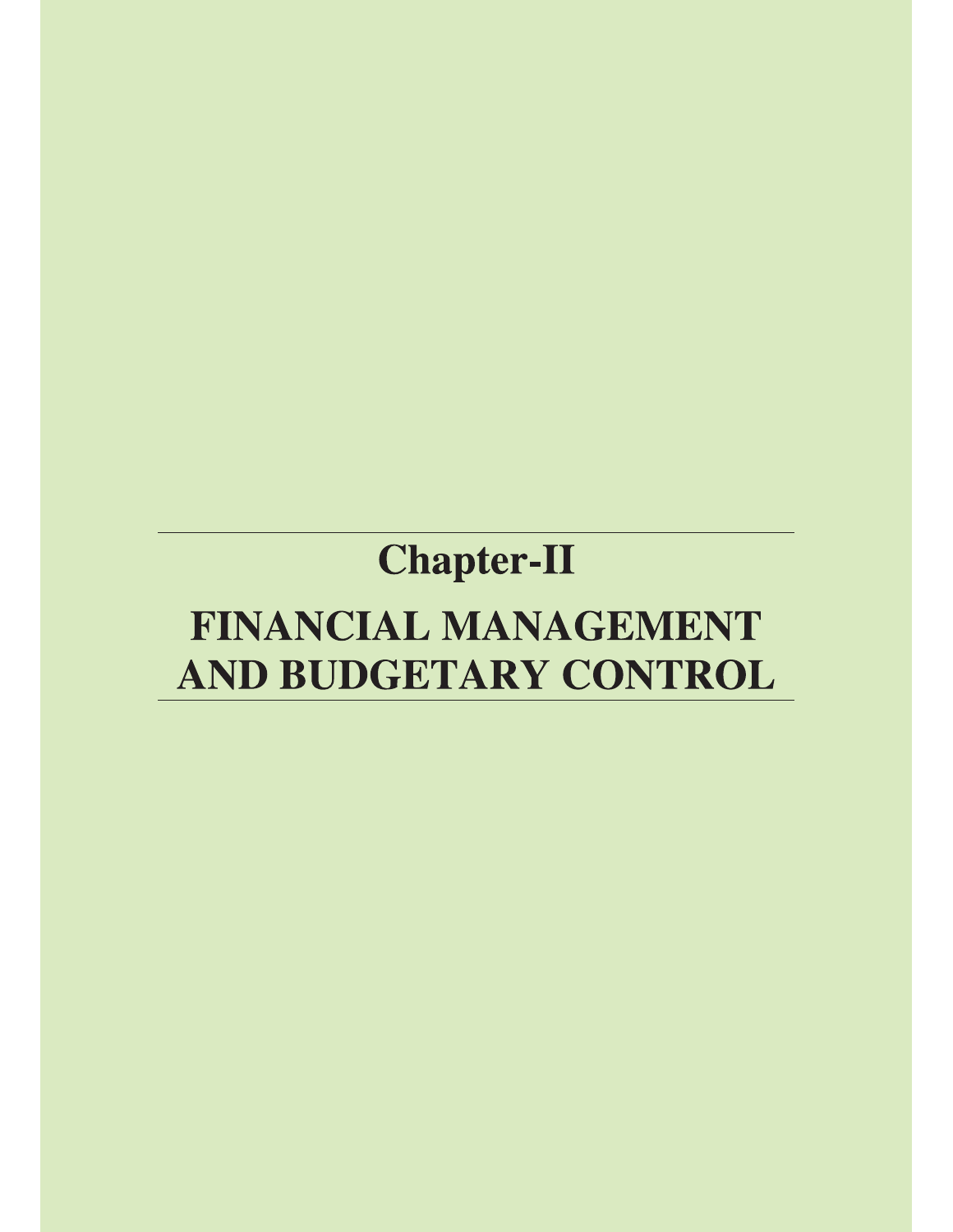# **CHAPTER II**

# **Financial Management and Budgetary Control**

## **2.1 Introduction**

**2.1.1** Appropriation Accounts are accounts of the expenditure, voted and charged, of the Government for each financial year compared with the amounts of voted grants and appropriations charged for different purposes as specified in the schedules appended to the Appropriation Act. These Accounts list the original budget estimates, supplementary grants, surrenders and re-appropriations distinctly and indicate actual capital and revenue expenditure on various specified services *vis-à-vis* those authorised by the Appropriation Act in respect of both charged and voted items of the budget. Appropriation Accounts thus facilitate management of finances and monitoring of budgetary provisions and are therefore, complementary to the Finance Accounts.

**2.1.2** Audit of Appropriations by the Comptroller and Auditor General of India seeks to ascertain whether the expenditure actually incurred under various grants is within the authorisation given under the Appropriation Act and that the expenditure required to be charged under the provisions of the Constitution is so charged. It also ascertains whether the expenditure so incurred is in conformity with the law, relevant rules, regulations and instructions.

## **2.2 Summary of Appropriation Accounts**

The summarised position of Actual Expenditure during 2011-2012 against 79 grants/appropriations is as given in **Table 2.1:-**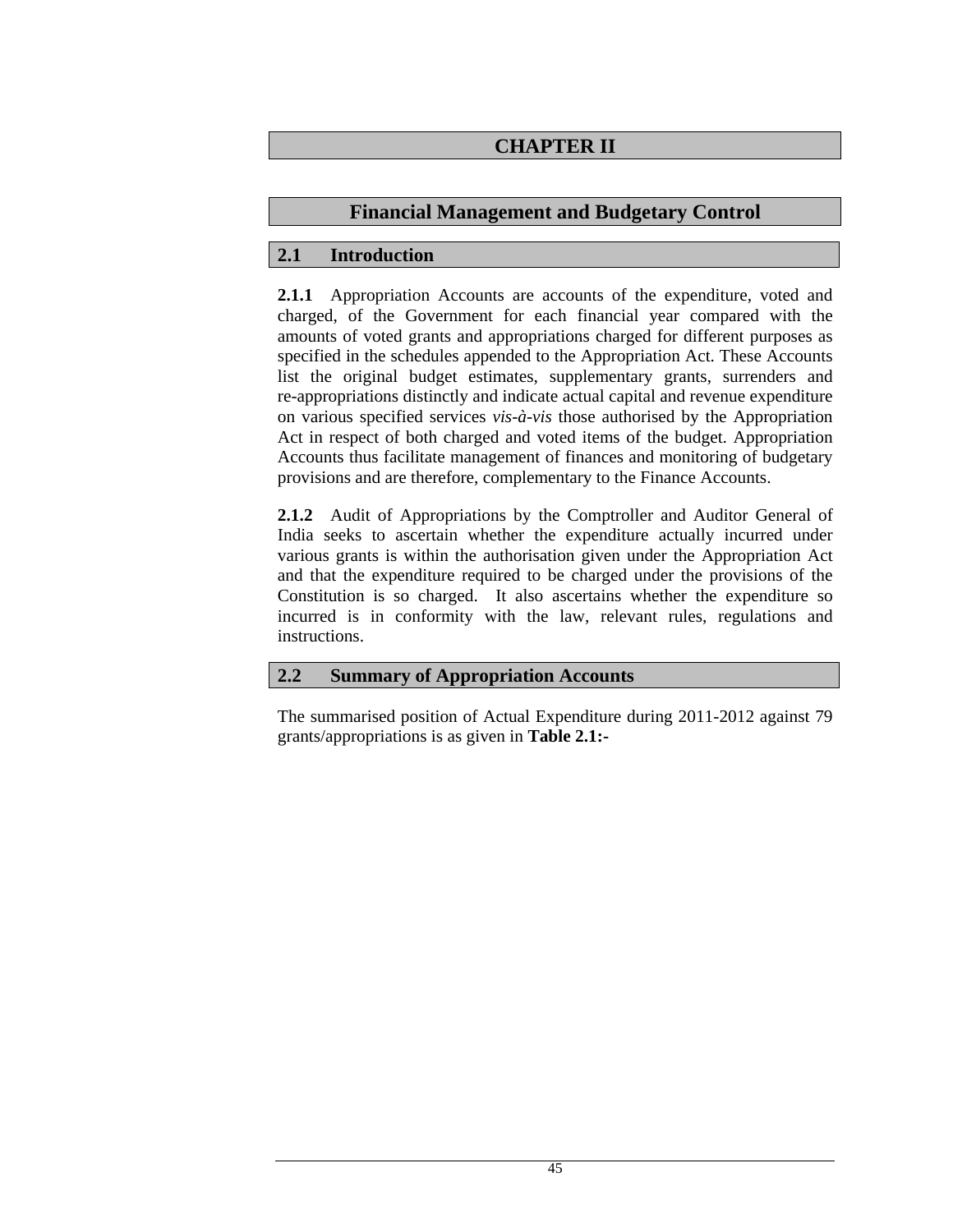|                      |                   |               |                      |              |                          | $(\bar{\tau}$ in crore) |
|----------------------|-------------------|---------------|----------------------|--------------|--------------------------|-------------------------|
|                      | <b>Nature of</b>  | Original      | <b>Supplementary</b> | <b>Total</b> | <b>Actual</b>            | Savings $(-)/$          |
|                      | expenditure       | grant/        | grant/               |              | expenditure              | Excess $(+)$            |
|                      |                   | appropriation | appropriation        |              |                          |                         |
| Voted                | I Revenue         | 48,801.06     | 5,252.62             | 54,053.68    | 46,471.02                | $-7,582.66$             |
|                      | II Capital        | 8,973.29      | 1,642.91             | 10,616.20    | 8,995.19                 | $-1,621.01$             |
|                      | III Loans and     | 3,211.21      | 14,445.61            | 17,656.82    | $15,864.26$ <sup>1</sup> | $-1,792.56$             |
|                      | Advances          |               |                      |              |                          |                         |
| <b>Total Voted</b>   |                   | 60,985.56     | 21,341.14            | 82,326.70    | $71,330.47^2$            | $-10,996.23$            |
| <b>Charged</b>       | <b>IV</b> Revenue | 6.538.99      | 421.70               | 6.960.69     | 6.555.62                 | $-405.07$               |
|                      | V Capital         | 18.67         | 80.65                | 99.32        | 97.70                    | $-1.62$                 |
|                      | VI Public Debt-   | 6.800.10      |                      | 6.800.10     | 3,149.79                 | $-3,650.31$             |
|                      | Repayment         |               |                      |              |                          |                         |
| <b>Total Charged</b> |                   | 13,357.76     | 502.35               | 13,860.11    | 9,803.11                 | $-4,057.00$             |
| <b>Grand Total</b>   |                   | 74,343.32     | 21,843.49            | 96,186.81    | $81,133.58^3$            | $-15,053,23$            |

**Table 2.1: Summarised Position of Actual Expenditure** *vis-à-vis* **Original/ Supplementary Provisions** 

*(Source: Appropriation Accounts)*

- $\triangleright$  The overall savings of  $\overline{\tau}$  15,053.23 crore was the result of savings of  $\overline{\xi}$  15,188.33 crore in 71 grants and 41 appropriations under the Revenue Section and 46 grants and five appropriations under the Capital Section, offset by an excess of  $\bar{\tau}$  135.10 crore in one grant and one appropriation under the Revenue Section and three grants and one appropriation under the Capital Section.
- ¾ Major savings of more than 20 *per cent* of the total grant were in respect of Finance, Land Revenue, Planning, Economic and Statistics, Water Resources, School Education (excluding Primary Education) and Law and Legislative Affairs Departments, Bundelkhand Package, etc.
- $\triangleright$  Against the original provision of  $\overline{\tau}$  74,343.32 crore, expenditure of ` 81,133.58 crore was incurred, thereby requiring only 31 *per cent* of supplementary funds.
- $\triangleright$  Supplementary provision of  $\bar{\tau}$  21,843.49 crore obtained during the year constituted 29.4 *per cent* of the original provision.

*Includes*  $\bar{\mathfrak{F}}$  3.70 crore in respect of Inter-State Settlement and  $\bar{\mathfrak{F}}$  100 crore in respect of Appropriation to Contingency Fund.

*Appropriation to Contingency Fund. 2 Gross figure without taking into account the recoveries adjusted as reduction of expenditure under Revenue Expenditure: 332.93 crore and Capital Expenditure: 37.73 crore.* 

*<sup>3</sup> The actual expenditure was overstated to the following extent for the reasons mentioned below:* 

*<sup>584.33</sup> crore (Revenue Voted section: 464.81 crore, Revenue Charged section : 1.21 crore and Capital Voted section: 118.31 crore) being the unspent amount transferred to Major Head 8443-Civil Deposit, 800-Other Deposits through NIL payment vouchers on 31 March 2012.* 

*Genuineness of expenditure of*  $\bar{\mathcal{F}}$  0.05 crore drawn on Abstract Contingent bills during 2011-*12 could not be vouchsafed, as Detailed Contingent bills were not submitted by the Deputy Director, National Cadet Corps, Bhopal.*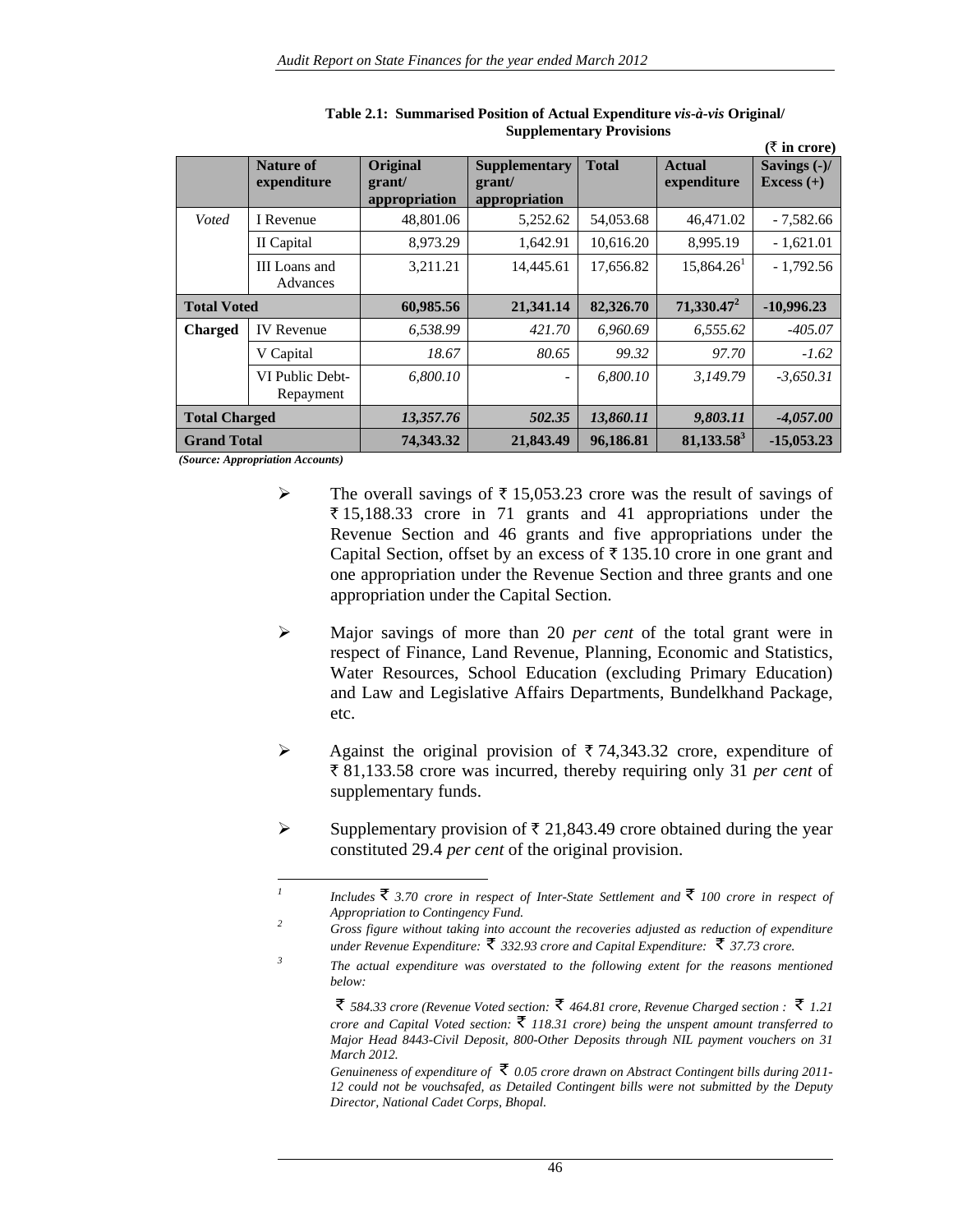¾ The actual savings of ` 15,053.23 crore constituted 69 *per cent* of the supplementary budget of  $\bar{\tau}$  21,843.49 crore, indicating inaccurate estimation of funds and lack of control mechanism.

The savings/excesses were intimated from 2 July 2012 to 27 July 2012 to the Controlling Officers asking them to explain the reasons for the significant variations. Reasons for final savings have not been intimated by the concerned Departments (October 2012).

## **2.3 Financial Accountability and Budget Management**

#### *2.3.1 Appropriation vis-à-vis Allocative Priorities*

Appropriation Audit conducted by us revealed that in 29 cases there were savings aggregating  $\bar{\tau}$  9,407.81 crore. In each case, the savings exceeded  $\bar{\tau}$  10 crore and were also more than 20 *per cent* of the respective budget provisions **(Appendix 2.1).** Out of the total savings of  $\bar{\tau}$  15,053.23 crore **(Table 2.1)**, savings of  $\bar{\tau}$  8,805.64 crore (58.50 *per cent*)<sup>4</sup> occurred in 11 cases (exceeding  $\bar{\tau}$  100 crore in each case) relating to ten grants and one appropriation as indicated in **Table 2.2.** 

|                  |                                                                                                                 |                       |                                   |              |                              | $(1 \text{ m} \cup \cup \cup)$ |
|------------------|-----------------------------------------------------------------------------------------------------------------|-----------------------|-----------------------------------|--------------|------------------------------|--------------------------------|
| SI.<br>No.       | <b>Number and Name</b><br>of the<br><b>Grant/Appropriation</b>                                                  | Original<br>provision | <b>Supplementary</b><br>provision | <b>Total</b> | <b>Actual</b><br>expenditure | <b>Savings</b>                 |
|                  | <b>Revenue-Voted</b>                                                                                            |                       |                                   |              |                              |                                |
| 1.               | 06-Finance                                                                                                      | 6,503.67              | 6.14                              | 6,509.81     | 4,543.60                     | 1,966.21                       |
| $\overline{2}$ . | 08-Land Revenue and<br>District<br>Administration                                                               | 849.64                | 32.80                             | 882.44       | 689.30                       | 193.14                         |
| 3.               | 29-Law and<br>Legislative Affairs                                                                               | 561.12                | 125.83                            | 686.95       | 549.13                       | 137.82                         |
| $\overline{4}$ . | 31-Planning,<br>Economics and<br><b>Statistics</b>                                                              | 456.97                | 2.33                              | 459.30       | 72.92                        | 386.38                         |
| 5 <sub>1</sub>   | 40-Expenditure<br>Pertaining to Water<br><b>Resources</b><br>Department-<br>Command Area<br>Development         | 12.42                 | 100.00                            | 112.42       | 2.78                         | 109.64                         |
| 6.               | 77-Other Expenditure<br>Pertaining to School<br><b>Education Department</b><br>(Excluding Primary<br>Education) | 1,264.20              | 111.44                            | 1,375.64     | 1,053.25                     | 322.39                         |
|                  | <b>Capital-Voted</b>                                                                                            |                       |                                   |              |                              |                                |
| 7.               | 06-Finance                                                                                                      | 1,518.30              | 100.00                            | 1,618.30     | 116.52                       | 1,501.78                       |

Table 2.2 : List of Grants/Appropriations with savings of  $\bar{z}$  100 crore and above  $(\bar{z}$  in crore)

*Exceeding*  $\bar{\tau}$  100 crore and also more than 20 per cent of the total provision in each case.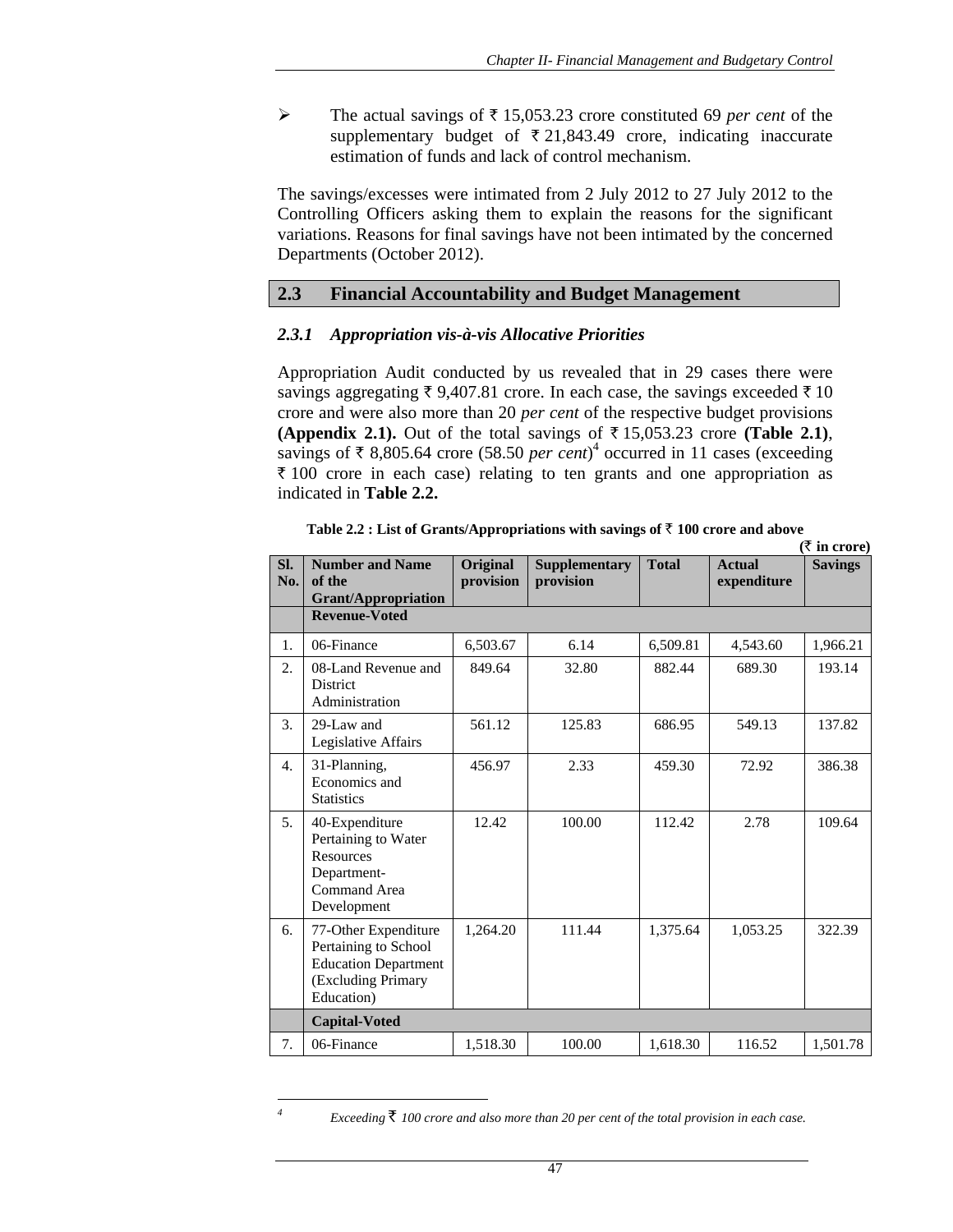| SI.<br>No. | <b>Number and Name</b><br>of the<br><b>Grant/Appropriation</b>                        | Original<br>provision | Supplementary<br>provision | <b>Total</b> | <b>Actual</b><br>expenditure | <b>Savings</b> |
|------------|---------------------------------------------------------------------------------------|-----------------------|----------------------------|--------------|------------------------------|----------------|
| 8.         | 42-Public Works<br>Relating to Tribal<br>Area Sub-Plan-Roads<br>and Bridges           | 339.05                | 75.01                      | 414.06       | 276.45                       | 137.61         |
| 9.         | 57-Externally Aided<br>Projects Pertaining to<br><b>Water Resources</b><br>Department | 358.28                |                            | 358.28       | 216.22                       | 142.06         |
| 10.1       | 61-Expenditure<br>Pertaining to<br><b>Bundelkhand Package</b>                         | 599.18                | 20.00                      | 619.18       | 360.88                       | 258.30         |
|            | <b>Capital-Charged</b>                                                                |                       |                            |              |                              |                |
| 11.        | Public Debt                                                                           | 6,800.10              |                            | 6,800.10     | 3,149.79                     | 3,650.31       |
|            | <b>Total</b>                                                                          | 19,262.93             | 573.55                     | 19,836.48    | 11,030.84                    | 8,805.64       |

*(Source: Appropriation Accounts)*

The reasons for the substantial savings in the grants/appropriations shown in the above table, as stated in the Appropriation Accounts, are mentioned below:-

*06-Finance (Revenue Voted):* Substantial savings occurred under this grant mainly under the following heads:- 2054-Treasury and Accounts Administration- Works Related to Information Technology ( $\bar{\xi}$  51.03 crore), 2070-Other Administrative Services-Other Expenditure ( $\bar{\tau}$  1,109.71 crore), 2071-Pension and Other Retirement Benefits-Minor Head 101-Superannuation and Retirement Allowances-Composite State of Madhya Pradesh ( $\bar{\tau}$  330.30) crore), 104-Gratuities-Composite State of Madhya Pradesh ( $\bar{\tau}$  257.36 crore), 105-Family Pensions-Composite State of Madhya Pradesh ( $\bar{\tau}$  200.98 crore) and 115-Leave Encashment Benefits-Composite State of Madhya Pradesh  $($   $\overline{\xi}$  62.26 crore), which were partly offset by excesses mainly under 2071-Pension and Other Retirement Benefit-101-Superannuation and Retirement Allowances-Madhya Pradesh ( $\bar{\xi}$  85.35 crore) and 105-Family Pensions-Madhya Pradesh ( $\overline{\xi}$  39.47 crore). The reasons for the savings and excesses had not been intimated (October 2012).

*08-Land Revenue and District Administration (Revenue Voted):* Substantial savings occurred mainly under the following heads:- 2029-Land Revenue-Land Management ( $\bar{\xi}$  18.48 crore), District Expenses ( $\bar{\xi}$  93.88 crore) and 2053-District Administration-District Establishment ( $\overline{5}$  28.04 crore). The reasons for the savings had not been intimated (October 2012).

29-Law and Legislative Affairs (Revenue Voted): Savings of  $\bar{z}$  137.82 crore shown in this grant was understated by  $\bar{\tau}$  121.24 crore on account of transfer of funds to 8443-Civil Deposit-800-Other Deposits on 30 March 2012 by exhibiting the same as final expenditure in the Accounts under the scheme "Reforms in Judicial System (Thirteenth Finance Commission)". Substantial savings occurred mainly under the following heads:- 2014-Administration of Justice-General Establishment ( $\bar{\xi}$  50.33 crore), Reforms in Judicial System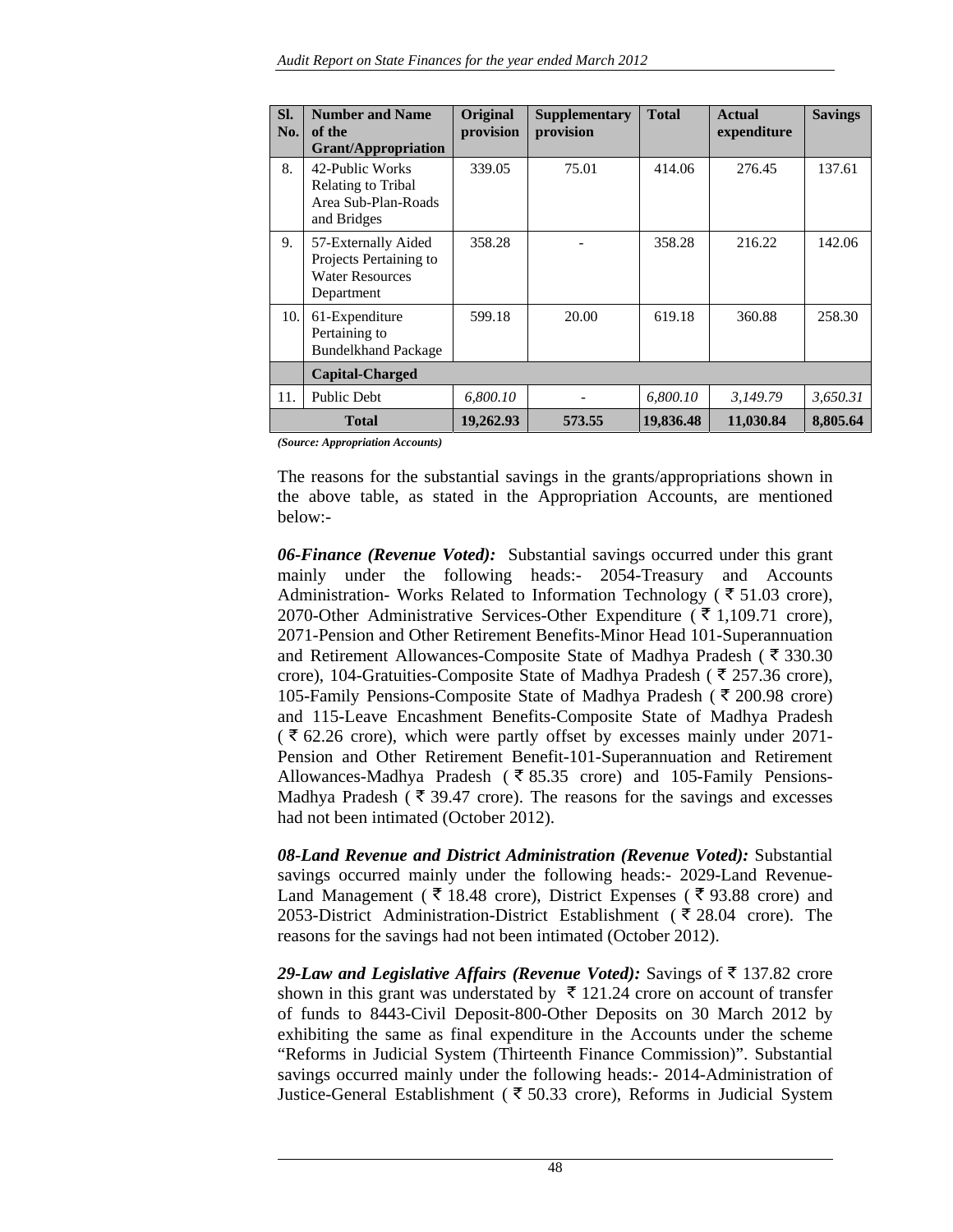(Thirteenth Finance Commission) ( $\overline{\xi}$  33.75 crore) and 2015-Elections-Preparation and Printing of Voter Lists ( $\bar{\xi}$  20.29 crore).

The savings were partly attributed to non-receipt of demand for furniture and office equipment under Major Head 2014 ( $\bar{\xi}$  60 lakh) and non-payment of honorarium as per prescribed rate, non-utilisation of the entire provision for National Voters Day by some districts and non-receipt of sanction for payment of bills for printing of photo electoral rolls under Major Head 2015 ( $\overline{5}$  16.89) crore). Reasons for other savings had not been intimated (October 2012).

*31-Planning, Economics and Statistics (Revenue Voted):* Savings of  $\overline{\xi}$  386.38 crore shown under this grant was understated by  $\overline{\xi}$  16 crore on account of transfer of funds to 8443-Civil Deposits-800-Other Deposits on 31 March 2012 by exhibiting the same as final expenditure under the scheme *"Jila Navachar Kosh* (Thirteenth Finance Commission)" in the Accounts. Substantial savings occurred mainly under 3451-Secretariat-Economic Services- State Plan Schemes (Normal)-Lump Sum Provision for Plan Schemes (₹318.40 crore) and 3454-Census Surveys and Statistics-State Plan Schemes (Normal)- Incentive for Unique Number Identification Agency (Thirteenth Finance Commission) ( $\bar{\xi}$  31.79 crore).

The savings were mainly due to making sufficient provision in the supplementary estimates of 2011-12 in various State Plan Schemes and nonsubmission of demand by the Food and Civil Supplies Department for *Aadhar* Card Scheme.

*40-Expenditure Pertaining to Water Resources Department-Command Area Development (Revenue Voted):* Substantial savings occurred mainly under 2705-Command Area Development-Centrally Sponsored Scheme (Normal)- Command Area Development of Major and Medium Projects ( $\bar{\tau}$  100 crore). The savings were attributed to non-receipt of sanction from the Government of India.

*77-Other Expenditure Pertaining to School Education Department (Excluding Primary Education) (Revenue Voted):* Substantial savings occurred mainly under 2202-General Education-Higher Secondary Schools  $($   $\bar{\xi}$  199.32 crore), 10+2 Education System in Government Higher Secondary Schools and Vocationalisation of Education ( $\bar{\tau}$  12.56 crore), Centrally Sponsored Schemes Normal-Information and Communication Technology Schools ( $\bar{\tau}$  25.60 crore), State Plan Schemes Normal-Upgradation of High Schools into Higher Secondary Schools ( $\bar{\tau}$  15.83 crore) and Strengthening of High Schools and Upgradation of Middle Schools into High Schools ( $\bar{\tau}$  21.25) crore) and Centrally Sponsored Schemes Normal-Integrated Education for Disabled in Secondary Schools (I.E.D.S.S) ( $\bar{\tau}$  13.08 crore). The reasons for savings had not been intimated (October 2012).

*06-Finance (Capital Voted):* Substantial savings occurred mainly under the following heads:- 6075-Loans for Miscellaneous General Services-Provision for Settlement of Guaranteed Loans ( $\bar{\xi}$  25 crore), Provision for Settlement of SLR (Standing Liquidity Ratio) Bonds issued by Undertakings and Subordinate Institutions of State Government ( $\bar{\tau}$  25 crore), Loans Assistance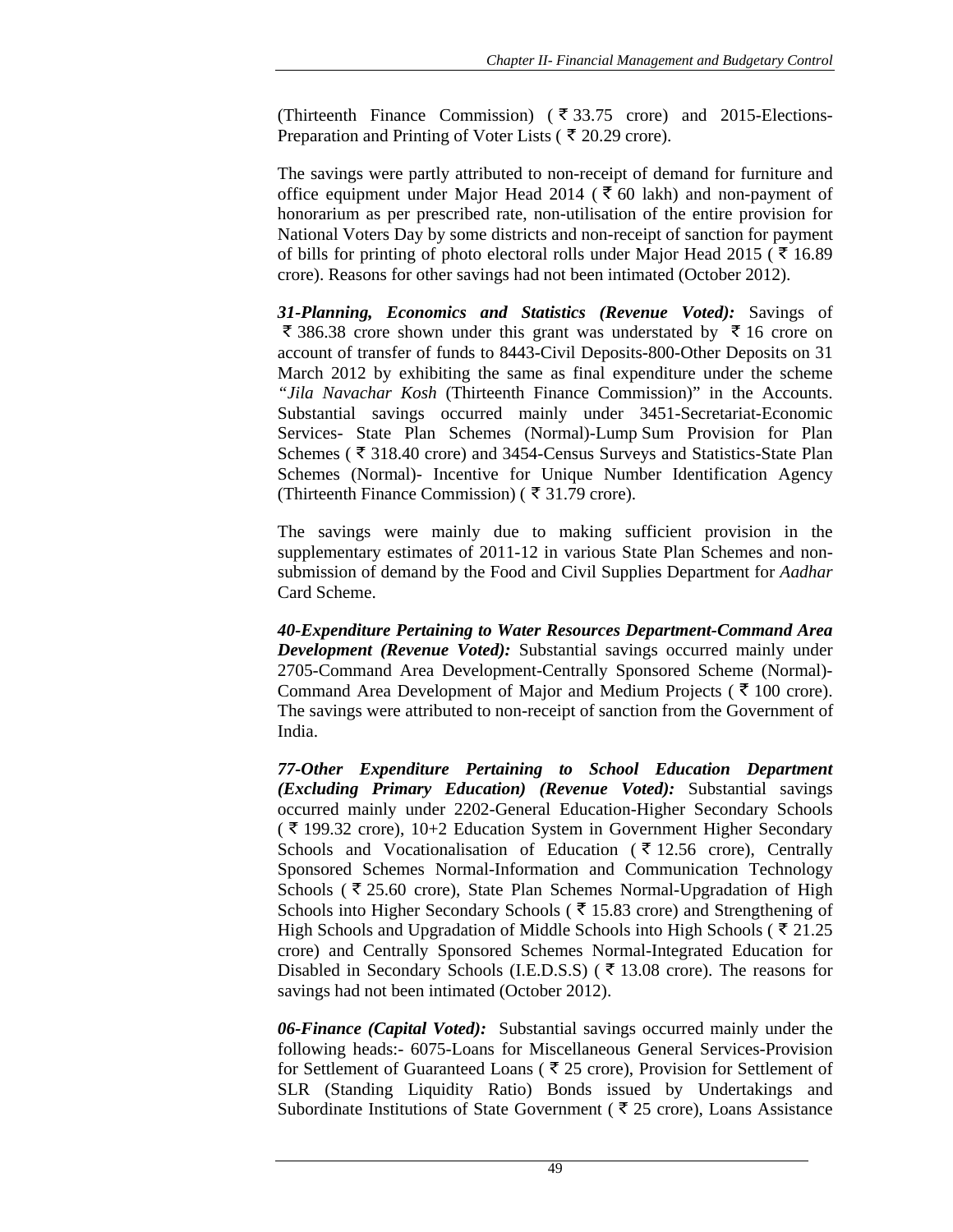for restructuring of State Government Undertakings ( $\bar{\xi}$  50 crore) and 6801-Loans for Power Projects-Loan for Infrastructure Development ( $\bar{\tau}$  1,400 crore) which was partly offset by excess mainly under 7810-Inter State Settlement ( $\bar{\xi}$  3.70 crore). Reasons for the savings and excesses had not been intimated (October 2012).

*42-Public Works Relating to Tribal Areas Sub-Plan-Roads and Bridges (Capital Voted) :* Substantial savings occurred mainly under 5054-Capital Outlay on Roads and Bridges-Up-gradation of State Highway-MPRDC ( 37.32 crore), Externally Aided Projects-M.P. Road Development Programme ( $\bar{\xi}$  20.05 crore), Mineral Area Development Fund-Minimum Need Programme including Rural Roads ( $\bar{\tau}$  42.57 crore) and Construction of Rural Roads (NABARD) ( $\bar{\tau}$  19.15 crore), which were partly offset by excess expenditure mainly under the heads construction of Bridges (NABARD)  $($   $\overline{5}$  7.95 crore) and Central Road Fund ( $\overline{5}$  7.33 crore).

The savings, except under Minimum Needs Programme, were mainly attributed to non-issue of sanctions during the current financial year due to technical reasons under general agreement by M.P. Road Development Corporation, belated issue of sanction of tender proposals for M.P. State Road Development Programme-3 by Asian Development Bank and non-receipt of required demand for works. Reasons for the excess expenditure had not been intimated (October 2012).

*57-Externally Aided Projects Pertaining to Water Resources Department (Capital Voted):* Substantial savings occurred mainly under 4700-Capital outlay on Major Irrigation-Dam Rehabilitation and Improvement Project  $(\bar{\xi})$  29.60 crore) and Improvement in Productivity of Pre-Constructed Irrigation Schemes of Five Basins-Water Resources Department ( $\bar{\tau}$  105.02) crore). Savings were partly attributed to non-issue of sanction of schemes under Drip Irrigation ( $\overline{\xi}$  28.49 crore) and belated receipt of sanction for construction works from the World Bank and slow progress of works ( $\overline{5}$  3.62) crore). Reasons for other savings had not been intimated (October 2012).

*61-Expenditure Pertaining to Bundelkhand Package (Capital Voted):* Savings of  $\bar{\xi}$  258.29 crore shown in this grant was understated by  $\bar{\xi}$  29.68 crore on account of transfer of fund to 8443-Civil Deposits-800-Other Deposits on 31 March 2012 by exhibiting the same as final expenditure in the accounts under the Major Head 4701-Capital outlay on Medium Irrigation and 4702-Capital outlay on Minor Irrigation. Substantial savings occurred mainly under the following heads:- 4401-Capital outlay on Crop Husbandry-102- 1503-Additional Central Assistance-Scheduled Castes Sub-Plan-Store and Marketing ( $\bar{\xi}$  47.45 crore), 102-1501-Additional Central Assistance (Normal)-Store and Marketing ( $\bar{\tau}$  169.24 crore) and 4701-Capital Outlay on Medium Irrigation-Additional Central Assistance (Normal)-Direction and Administration ( $\bar{\tau}$  18.14 crore), 4702-Capital outlay on Minor Irrigation-Additional Central Assistance (S.C.S.P. and Normal)-Restoration of Canal Capacity ( $\bar{\xi}$  20.97 crore), which were partly offset by excess expenditure mainly under 4702-Capital Outlay on Minor Irrigation-Additional Central Assistance (Normal)-New Minor Irrigation Scheme ( $\bar{\tau}$  23.99 crore).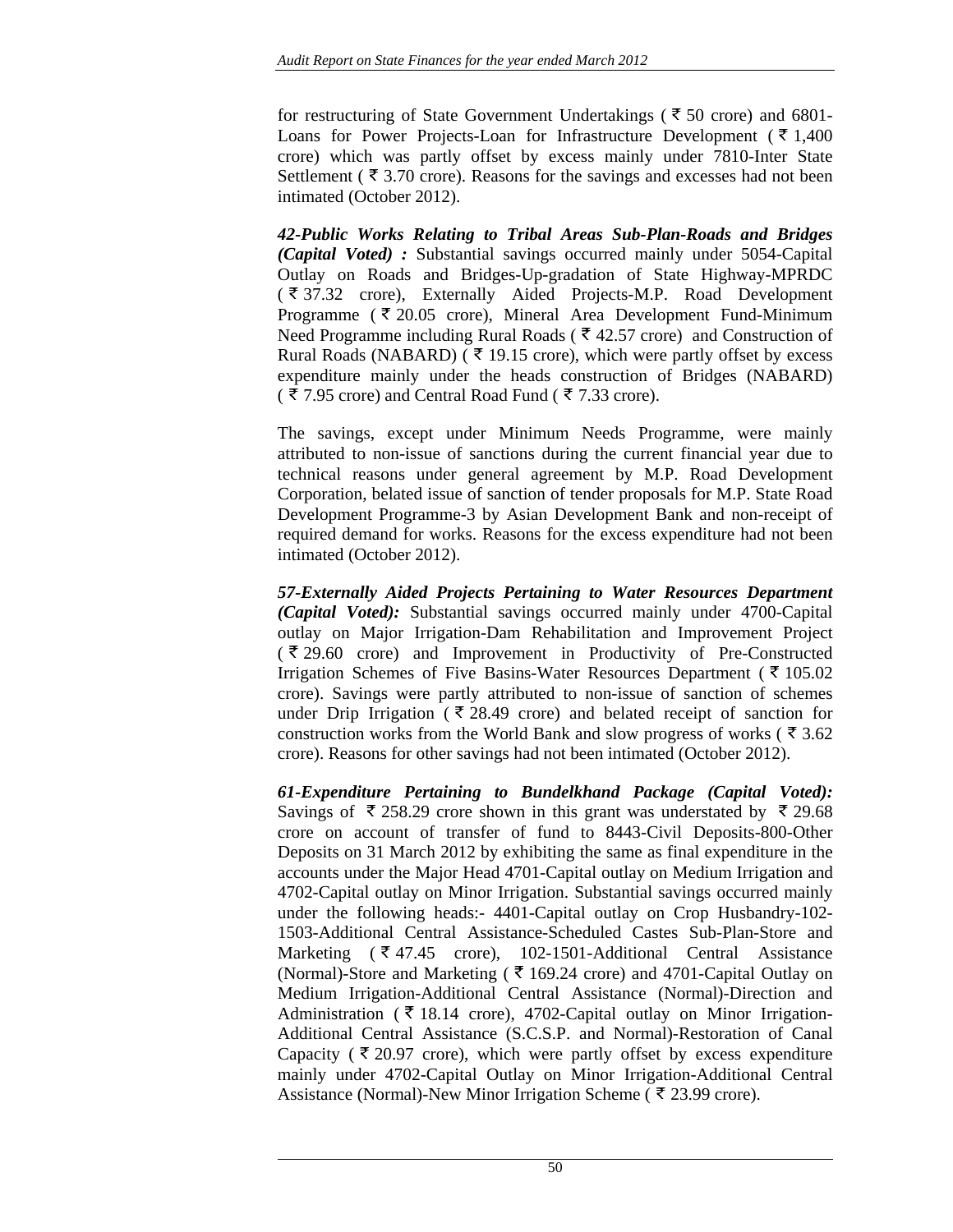Savings of  $\overline{\xi}$  47.45 crore and  $\overline{\xi}$  169.24 crore were attributed to non-receipt of release from the Government of India and  $\bar{\xi}$  20.97 crore was due to incurring of expenditure from Deposit head instead of provision made under this scheme. The excess expenditure of  $\bar{\xi}$  23.99 crore was attributed to rapid progress of construction work. Reasons for savings of  $\bar{\tau}$  18.14 crore had not been intimated (October 2012).

*Public Debt (Capital Charged):* Significant savings occurred mainly under the following heads:- 6003-Internal Debt of the State Government- Ways and Means Advances ( $\bar{\xi}$  2,000 crore) and Advances to meet shortfalls ( $\bar{\xi}$  2,000 crore), 11.50 *per cent* Madhya Pradesh State Development Loan, 2011 ( 17.72 crore) and 12 *per cent* Madhya Pradesh State Development Loan, 2011 ( $\overline{\xi}$  26.06 crore), which were partly offset by excesses under 6003-Internal Debt of the State Government-Loans from HUDCO ( $\bar{\tau}$  65.69 crore), Special Securities issued to National Small Savings Fund of the Central Government ( $\overline{\xi}$  228.21 crore) and 6004-Loans and Advances from the Central Government-Loans for Micro Management ( $\overline{5}$  51.65 crore). Excess of  $\bar{\xi}$  65.69 crore was due to lump-sum payment of loan received from HUDCO. Reasons for the savings and other excesses had not been intimated (October 2012).

## *2.3.2 Persistent Savings*

In seven grants/appropriations, during the last five years from 2007-08 to 2011-12, there were persistent savings of more than  $\bar{\tau}$  one crore in each case and also by 20 *per cent* or more of the total provision under the relevant grant/appropriation (**Table 2.3)**.

| SI.                                                                                                                                                                     | <b>Number and name</b><br>of the | Amount of Savings ( <i>Per cent</i> to total grant in brackets) |                   |                     |                     |                     |  |
|-------------------------------------------------------------------------------------------------------------------------------------------------------------------------|----------------------------------|-----------------------------------------------------------------|-------------------|---------------------|---------------------|---------------------|--|
| No.                                                                                                                                                                     | grant/appropriation              | 2007-08                                                         | 2008-09           | 2009-10             | 2010-11             | 2011-12             |  |
|                                                                                                                                                                         | <b>Revenue-Voted</b>             |                                                                 |                   |                     |                     |                     |  |
| -1                                                                                                                                                                      | 06-Finance                       | 611.64<br>(22.20)                                               | 624.61<br>(20.04) | 1,434.33<br>(31.32) | 1,501.85<br>(27.82) | 1,966.21<br>(30.20) |  |
| Savings persistently occurred mainly under the various schemes of Major Head 2052-<br>Secretariat-General Services and 2071-Pension and Other Retirement Benefits.      |                                  |                                                                 |                   |                     |                     |                     |  |
| 2                                                                                                                                                                       | 34-Social Justice                | 9.34<br>(20.02)                                                 | 16.75<br>(24.88)  | 17.36<br>(23.97)    | 43.60<br>(33.92)    | 37.74<br>(27.63)    |  |
| Savings persistently occurred mainly under the various schemes related to Major Head 2235-<br>Social Security and Welfare.                                              |                                  |                                                                 |                   |                     |                     |                     |  |
| 3                                                                                                                                                                       | 63-Minority Welfare              | 1.83<br>(30.76)                                                 | 7.11<br>(48.93)   | 26.91<br>(71.38)    | 20.90<br>(40.63)    | 18.33<br>(32.61)    |  |
| Savings persistently occurred mainly under the various schemes related to Major Head 2225-<br>Welfare of Scheduled Castes, Scheduled Tribes and Other Backward Classes. |                                  |                                                                 |                   |                     |                     |                     |  |

**(**` **in crore)**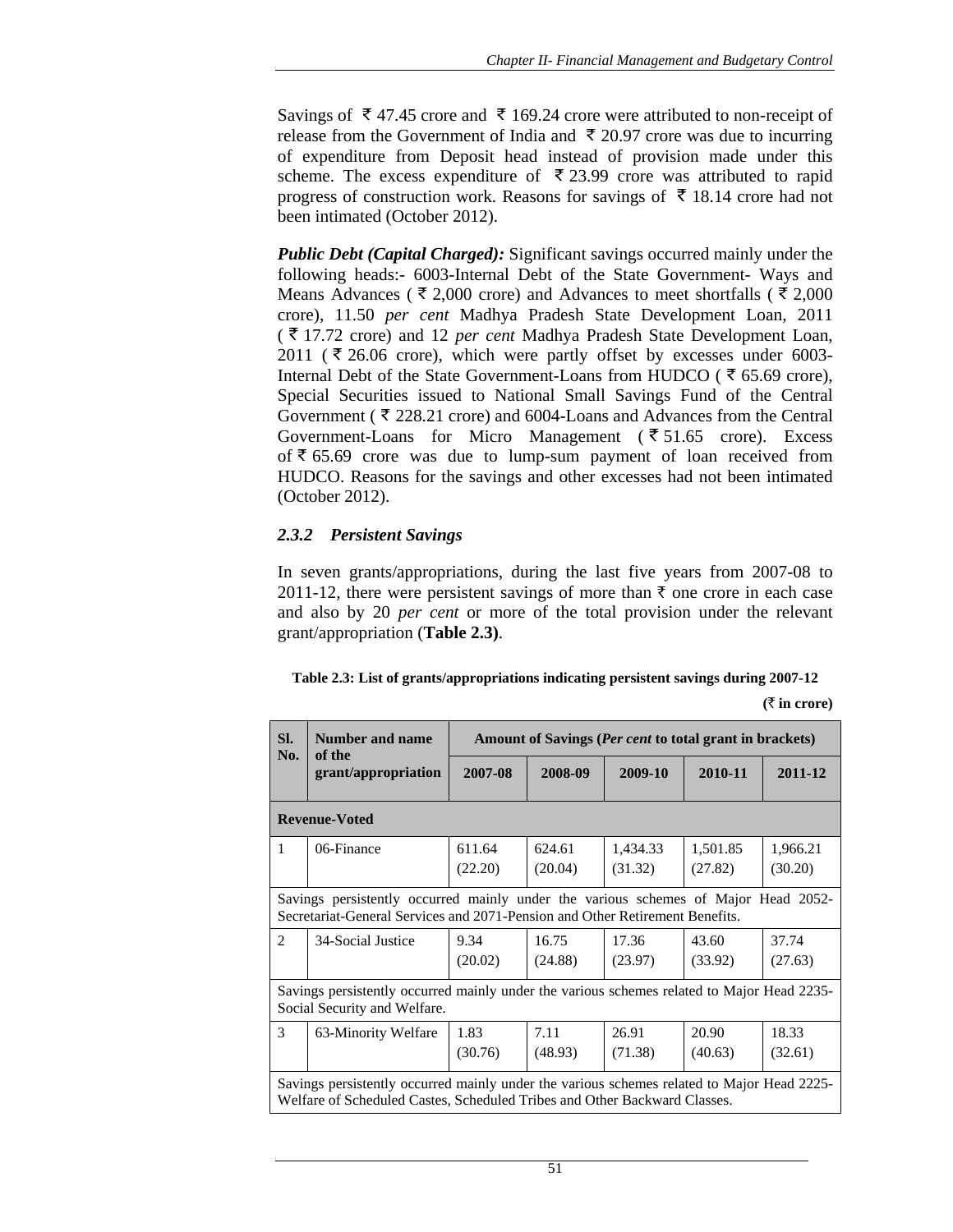| <b>Revenue-Charged</b>                                                                                                                                                                                          |                                                                                                                                                        |          |          |          |          |          |
|-----------------------------------------------------------------------------------------------------------------------------------------------------------------------------------------------------------------|--------------------------------------------------------------------------------------------------------------------------------------------------------|----------|----------|----------|----------|----------|
| $\overline{4}$                                                                                                                                                                                                  | 06-Finance                                                                                                                                             | 10.44    | 10.70    | 9.99     | 12.41    | 14.23    |
|                                                                                                                                                                                                                 |                                                                                                                                                        | (98.40)  | (84.05)  | (78.48)  | (97.49)  | (96.28)  |
|                                                                                                                                                                                                                 | Savings persistently occurred mainly under the schemes 2071-Pension and Other Retirement<br>Benefits-01-101 and 102-Composite State of Madhya Pradesh. |          |          |          |          |          |
|                                                                                                                                                                                                                 | <b>Capital-Voted</b>                                                                                                                                   |          |          |          |          |          |
| 5                                                                                                                                                                                                               | 57-Externally<br>aided                                                                                                                                 | 172.85   | 111.18   | 89.69    | 74.90    | 142.06   |
|                                                                                                                                                                                                                 | projects pertaining to<br>Resources<br>Water                                                                                                           | (54.13)  | (31.74)  | (25.58)  | (20.68)  | (39.65)  |
|                                                                                                                                                                                                                 | Department                                                                                                                                             |          |          |          |          |          |
|                                                                                                                                                                                                                 | Savings persistently occurred mainly under the various schemes related to Major Head 4700-<br>Capital Outlay on Major Irrigation.                      |          |          |          |          |          |
| 6                                                                                                                                                                                                               | 58-Expenditure<br>on                                                                                                                                   | 4.30     | 2.50     | 2.70     | 2.93     | 2.50     |
|                                                                                                                                                                                                                 | Relief on account of<br>Calamities<br>Natural<br>and Scarcity                                                                                          | (100)    | (100)    | (64.29)  | (69.76)  | (85.62)  |
| Savings persistently occurred mainly under the Major Head 6245-Loans for relief on account<br>of Natural Calamities in the Scheme "Loans for Redressal of water scarcity arising out of<br>Natural Calamities". |                                                                                                                                                        |          |          |          |          |          |
| <b>Capital-Charged</b>                                                                                                                                                                                          |                                                                                                                                                        |          |          |          |          |          |
| 7                                                                                                                                                                                                               | <b>Public Debt</b>                                                                                                                                     | 2,004.48 | 1,875.55 | 3,896.40 | 3,392.77 | 3,650.31 |
|                                                                                                                                                                                                                 |                                                                                                                                                        | (54.45)  | (48.89)  | (61.94)  | (57.29)  | (53.68)  |
|                                                                                                                                                                                                                 | Savings persistently occurred mainly under the scheme 6003-110-0779-Advances to Meet<br>Shortfall and 0637-Ways and Means Advances.                    |          |          |          |          |          |

*(Source: Appropriation Accounts of respective years)*

The persistent savings indicated that the budgetary controls in the concerned Departments were not realistic.

#### *2.3.3 Excess expenditure under schemes*

In 42 cases, expenditure aggregating  $\bar{\tau}$  3,052.08 crore exceeded the approved provision by  $\bar{x}$  10 crore or more in each case and also by more than 20 *per cent* of the provisions made for each scheme. The details are given in **Appendix 2.2 (A).** 

#### *2.3.4 Unutilised provisions under schemes*

In 59 cases, the entire provision of  $\bar{\tau}$  five crore or more in each case aggregating to  $\bar{\tau}$  6,873.50 crore remained unutilised. The details are given in **Appendix 2.2 (B).**

#### *2.3.5 Excess over provisions relating to previous years requiring regularisation*

As per Article 205 of the Constitution of India, it is mandatory for a State Government to get the excess over a grant/appropriation regularised by the State Legislature. If any money has been spent on a service in excess of the amount granted by the State Legislature for the purpose, the Public Accounts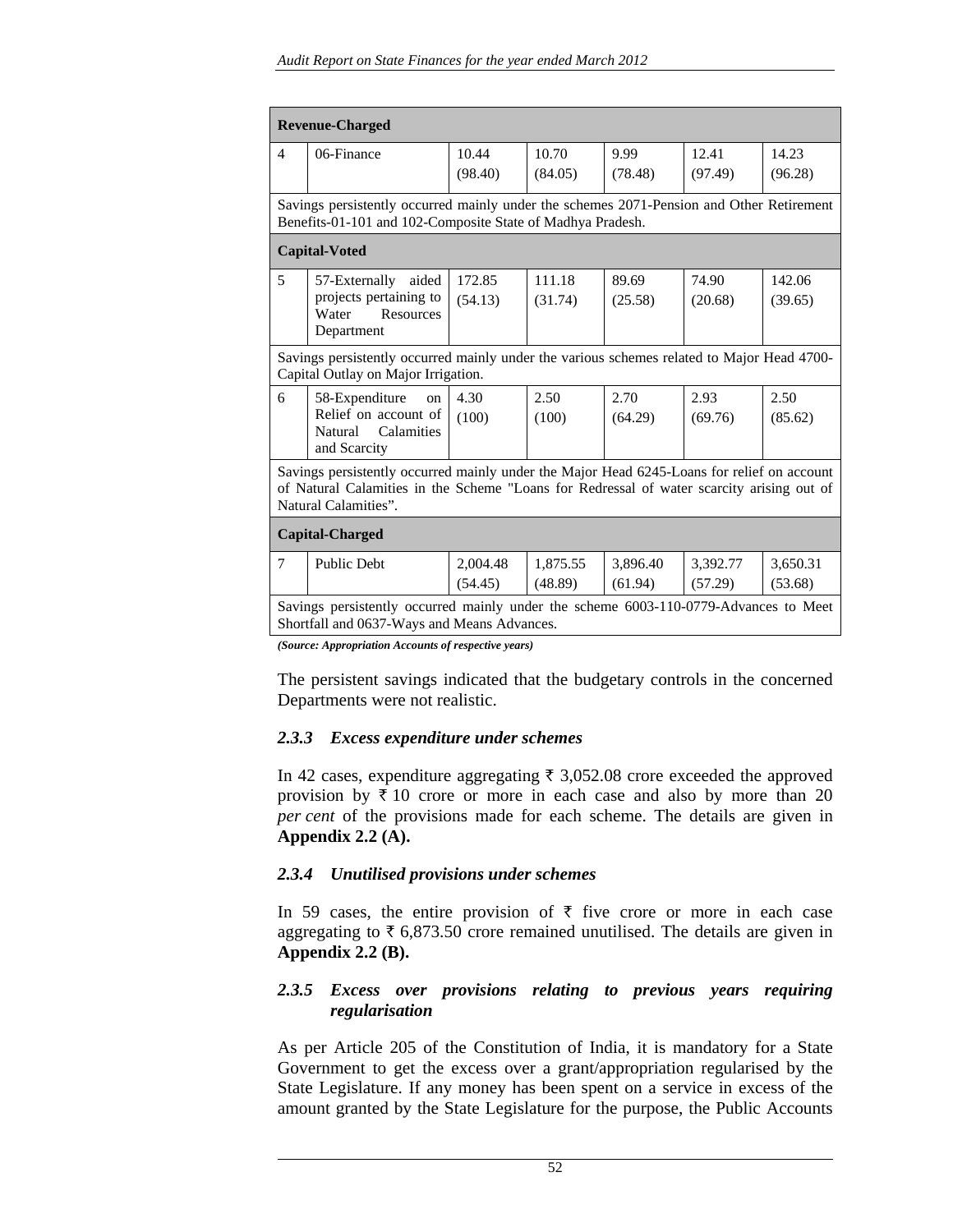Committee (PAC) shall examine with reference to the facts of the case, the circumstances leading to such an excess and may make recommendation for its regularisation.

The excess expenditure amounting to  $\bar{\tau}$  2,879.84 crore for the years 1997-98 to 2000-2001, 2002-03 to 2006-07 and 2008-09 to 2010-11 is yet to be regularised as detailed in **Appendix 2.3.** The year-wise break-up of the amount of excess expenditure pending regularisation is summarised in **Table 2.4.**

| Year         |               | <b>Number of</b>      | <b>Amount of excess</b>                           | <b>Status of Regularisation</b>                                                                                                                     |
|--------------|---------------|-----------------------|---------------------------------------------------|-----------------------------------------------------------------------------------------------------------------------------------------------------|
|              | <b>Grants</b> | <b>Appropriations</b> | over provision<br>$(\bar{\bar{\zeta}})$ in crore) |                                                                                                                                                     |
| 1997-1998    | 10            | 03                    | 302.79                                            | Explanatory notes submitted by the<br>concerned Department to PAC.                                                                                  |
| 1998-1999    | 01            |                       | 0.10                                              | Explanatory notes submitted by the<br>concerned Department to PAC.                                                                                  |
| 1999-2000    | 11            | 06                    | 1,584.94                                          | Explanatory notes submitted by the<br>concerned Department to PAC.                                                                                  |
| 2000-2001    | 03            | 04                    | 265.07                                            | Explanatory notes submitted by the<br>concerned Department to PAC.                                                                                  |
| 2002-2003    | 03            | 05                    | 424.79                                            | Explanatory notes submitted by the<br>concerned Department to PAC except<br>₹ 31,000 in reference of Grant No. 53.                                  |
| 2003-2004    | 04            | 03                    | 2.54                                              | Explanatory notes submitted by the<br>concerned Department to PAC except for<br>a sum of ₹ 1.24 crore in respect of Grant<br>No. 68.                |
| 2004-2005    | 13            | 02                    | 83.66                                             | Explanatory notes submitted by the<br>concerned Department to PAC except for<br>a sum of $\bar{\xi}$ 4.09 crore in respect of Grant<br>No. 84 & 86. |
| 2005-2006    | 04            | 02                    | 37.58                                             | Explanatory notes submitted by the<br>concerned Department to PAC except for<br>a sum of $\bar{\tau}$ 2.27 crore in respect of Grant<br>No. 39.     |
| 2006-2007    | 02            | 01                    | 35.99                                             | Explanatory notes submitted by the<br>concerned Department to PAC.                                                                                  |
| 2008-2009    | 02            | 02                    | 5.80                                              | Explanatory notes submitted by the<br>concerned Department to PAC except<br>₹4.18 crore in respect of Grant No. 62<br>and 24 (both charged).        |
| 2009-2010    | 04            | Nil                   | 123.96                                            | Explanatory notes submitted by the<br>concerned Department to PAC except<br>₹ 36.35 crore in respect of Grant No. 27<br>and 49.                     |
| 2010-2011    | <b>Nil</b>    | 02                    | 12.62                                             | Explanatory notes not submitted by the<br>concerned Department to PAC.                                                                              |
| <b>Total</b> | 57            | 30                    | 2,879.84                                          |                                                                                                                                                     |

**Table 2.4 : Excess over provision relating to previous years requiring regularisation** 

#### *2.3.6 Excess over provision during 2011-12 requiring regularisation*

**Table 2.5** presents the summary of total excesses in four grants and two appropriations amounting to  $\bar{\xi}$  135.10 crore and above over authorisation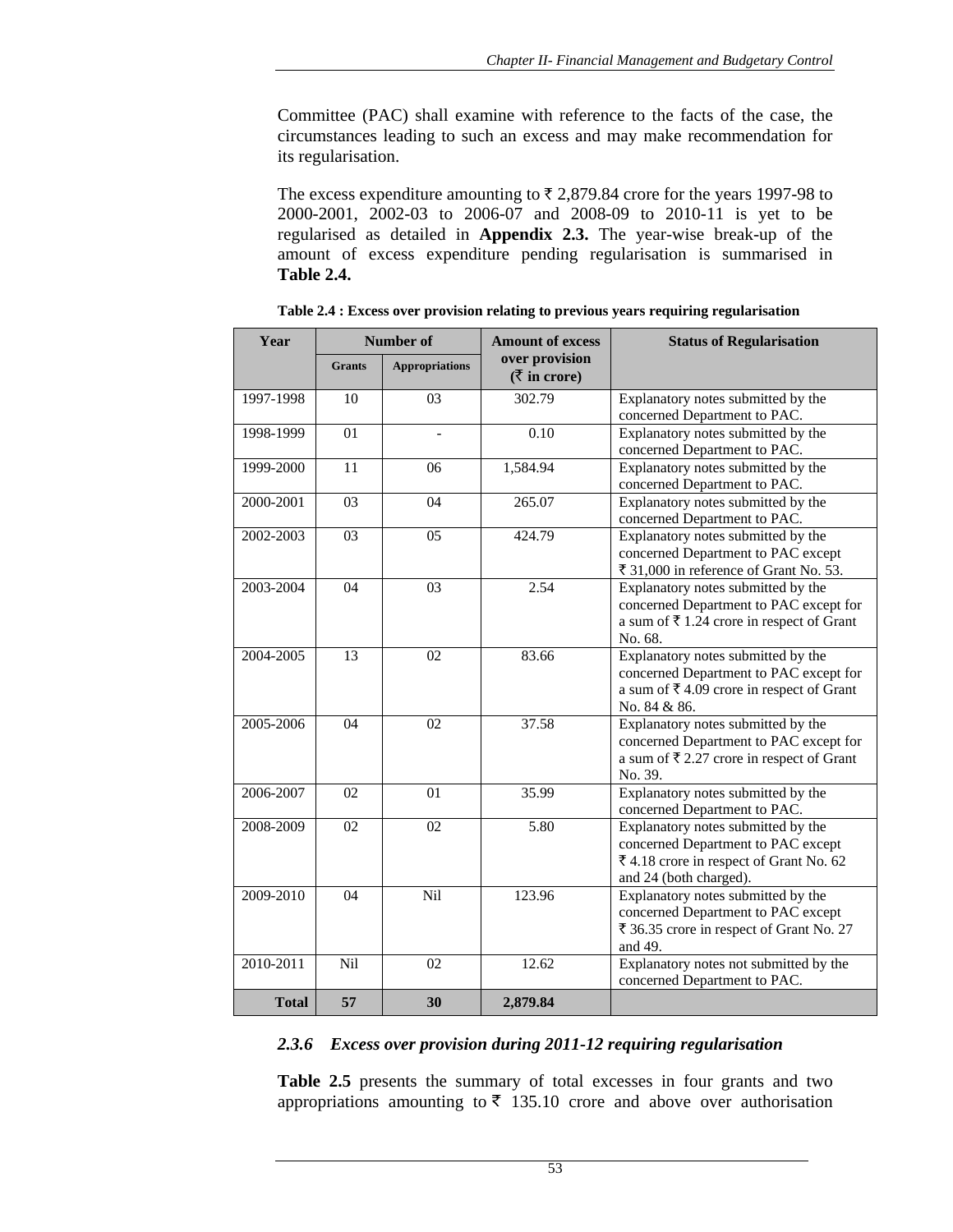from the Consolidated Fund of the State during 2011-12, which requires regularisation under Article 205 of the Constitution.

|                        |                                                  |                                                                                                             |                               |             | $\zeta$ in crore) |
|------------------------|--------------------------------------------------|-------------------------------------------------------------------------------------------------------------|-------------------------------|-------------|-------------------|
| Sl. No.                |                                                  | Number and name of the grant/appropriation                                                                  | Total grant/<br>appropriation | Expenditure | <b>Excess</b>     |
| <b>Revenue Voted</b>   |                                                  |                                                                                                             |                               |             |                   |
| 1                      | 33                                               | Tribal Welfare                                                                                              | 943.61                        | 954.49      | 10.88             |
| <b>Capital Voted</b>   |                                                  |                                                                                                             |                               |             |                   |
| 2                      | 15                                               | Financial Assistance to Three Tier<br>Panchayati Raj Institutions under<br><b>Scheduled Castes Sub-Plan</b> | 61.86                         | 84.34       | 22.48             |
| 3                      | 52                                               | Financial Assistance to Tribal Area Sub-<br>Plan-Three Tier Panchayati Raj<br><b>Institutions</b>           | 19.57                         | 42.84       | 23.27             |
| 4                      | 74                                               | Financial Assistance to Three Tier<br>Panchayati Raj Institutions                                           | 159.65                        | 238.10      | 78.45             |
| <b>Revenue Charged</b> |                                                  |                                                                                                             |                               |             |                   |
| 5                      | 23                                               | <b>Water Resources Department</b>                                                                           | 0.20                          | 0.22        | 0.02              |
| <b>Capital Charged</b> |                                                  |                                                                                                             |                               |             |                   |
| 6                      | 23                                               | Water Resources Department                                                                                  | 1.00                          | 1.0011      | 0.0011            |
|                        | <b>Total</b><br>(Source: Annropriation Accounts) |                                                                                                             |                               | 1,320.9911  | 135.1011          |

| Table 2.5: Excess over provision requiring regularisation during 2011-12 |  |  |  |  |
|--------------------------------------------------------------------------|--|--|--|--|
|--------------------------------------------------------------------------|--|--|--|--|

*(Source: Appropriation Accounts)*

No reasons for the above excesses had been intimated (October 2012).

Non-regularisation of the excess over provision under the grants/appropriations over the years is a breach of legislative control over grants/appropriations.

#### *2.3.7 Unnecessary/Excessive/Inadequate supplementary provision*

Supplementary provision of  $\bar{\tau}$  50 lakh or more in each case aggregating  $\overline{\xi}$  2,635.93 crore obtained in 51 cases during the year proved unnecessary as the actual expenditure did not come up to the level of even the original provision as detailed in **Appendix 2.4***.* In 41 cases, against the additional requirement of  $\bar{\tau}$  16,805.12 crore, supplementary provision of  $\bar{\tau}$  18,896.23 crore proved excessive, resulting in savings exceeding  $\bar{\tau}$  20 lakh in each case, aggregating  $\bar{\tau}$  2,091.11 crore (Appendix 2.5). In one case, the supplementary provision proved insufficient leaving uncovered excess expenditure of  $\bar{\tau}$  10.88 crore as detailed in **Appendix 2.6***.*

#### *2.3.8 Excessive/unnecessary re-appropriation/surrender of funds*

Re-appropriation is transfer of funds within a grant from one unit of appropriation, where savings are anticipated, to another unit where additional funds are needed. Injudicious re-appropriations/surrenders (25 *per cent* and above) in respect of 40 cases resulted in savings/excess of more than  $\bar{\tau}$  one crore in each scheme as detailed in **Appendix 2.7.**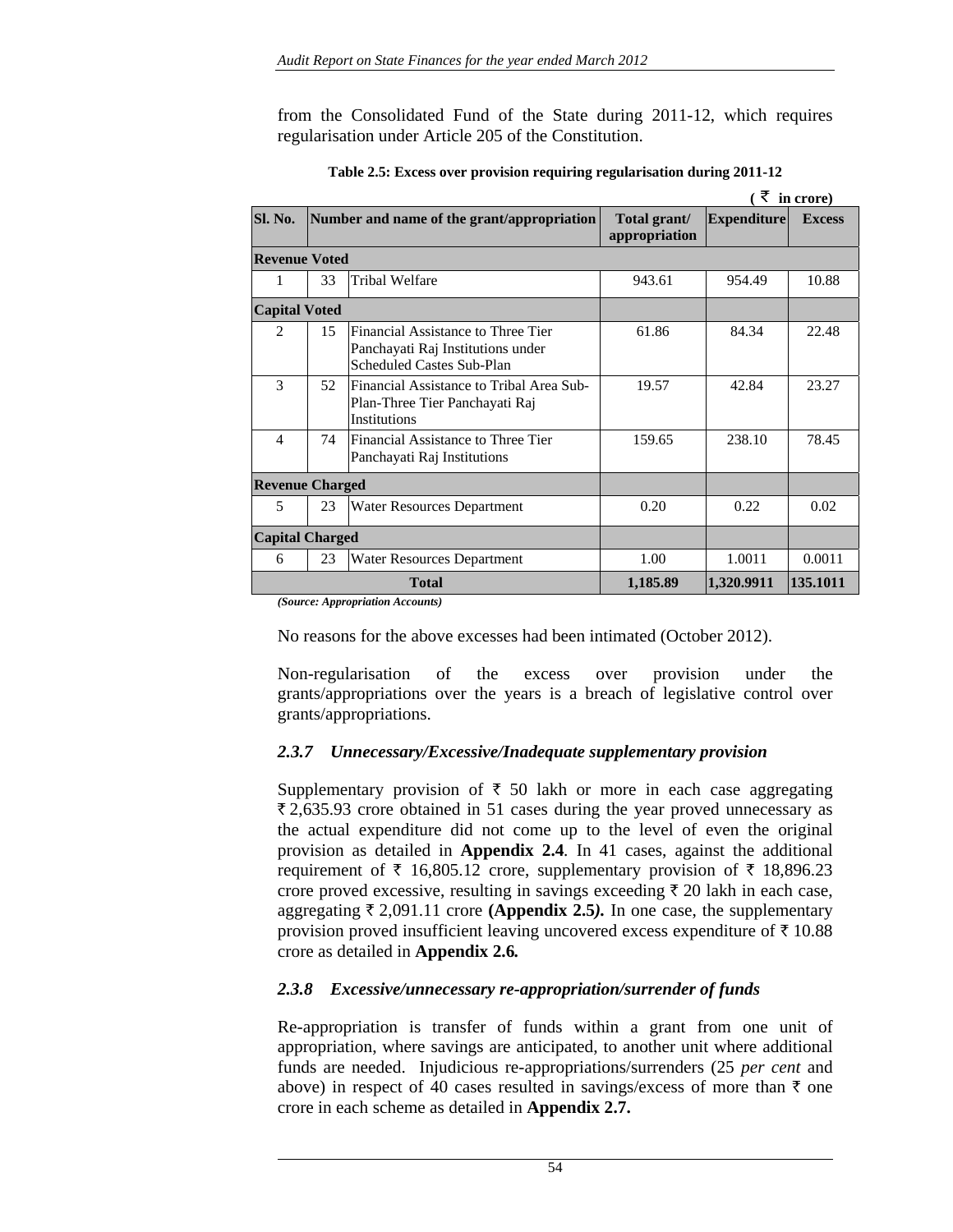## *2.3.9 Defective sanctions to re-appropriation/surrender of funds*

As per instructions (November 2006 and February 2012) of the State Government and its financial rules, (i) all sanctions for re-appropriations/ surrenders should be issued before the end of the financial year and should be received in Accountant General (A&E)'s office well in time for incorporation in the accounts, (ii) proper detail of schemes should be furnished and total of sanctions should be correct, (iii) re-appropriation from Capital Head to Revenue Head and vice versa is not permissible, (iv) re-appropriation to new service heads in which no budget provision is provided is not permissible, (v) provision in the concerned heads should be available from which surrenders/re-appropriations are sanctioned, (vi) double issue of sanction is not permissible and (vii) re-appropriation of more than 10 *per cent* of the provision under the object heads salary, wages and office expenses are not permissible without the consent of the Finance Department etc. A total of 28 sanctions for re-appropriation or surrender of  $\bar{\tau}$  604.71 crore issued during the year in violation of these instructions were not accepted by the Accountant General (A&E) for inclusion in the accounts. The details are given in **Appendix 2.8.** 

## *2.3.10 Substantial surrenders*

Substantial surrenders (more than 50 *per cent* of the total provision) were made in 150 schemes. Out of a total provision  $\bar{\tau}$  3,796.07 crore in these schemes,  $\bar{\tau}$  3,350.90 crore (88.27 *per cent*) was surrendered. These included 100 *per cent* surrender of  $\bar{\tau}$  one crore or more in each of the 51 schemes  $(\overline{\tau}, 2,524.27 \text{ core})$  (Appendix 2.9). The main reasons for the substantial surrenders were attributed to non-receipt of Central share/funds from the Government of India, non-receipt of proposals from Co-operative Bank for conversion of Loans of Farmers, making of sufficient provision in the supplementary estimates of 2011-12 in various State Plan Schemes, nonreceipt of allotment from the Finance Department and non-compliance of Government instructions by Urban Bodies. The reasons for surrenders in 18 cases were not intimated (October 2012).

## *2.3.11 Unrealistic and injudicious surrenders*

## **(A) Surrender in excess of actual savings**

In five cases, the amounts surrendered ( $\bar{\tau}$  one crore or more in each case) were in excess of the actual savings indicating lack of or inadequate budgetary control in these Departments. As against savings of  $\bar{\tau}$  207.10 crore, the amount surrendered was  $\bar{\tau}$  212.01 crore, resulting in excess surrender of  $\bar{\tau}$  4.91 crore. The details are given in **Appendix 2.10.**

## **(B) Surrender even after excess expenditure**

In the Tribal Welfare Department an amount of  $\bar{\tau}$  0.76 crore was surrendered even though there was already excess expenditure of  $\bar{\tau}$  10.87 crore indicating inadequate budgetary control in the Department. The details are given in **Appendix 2.10.**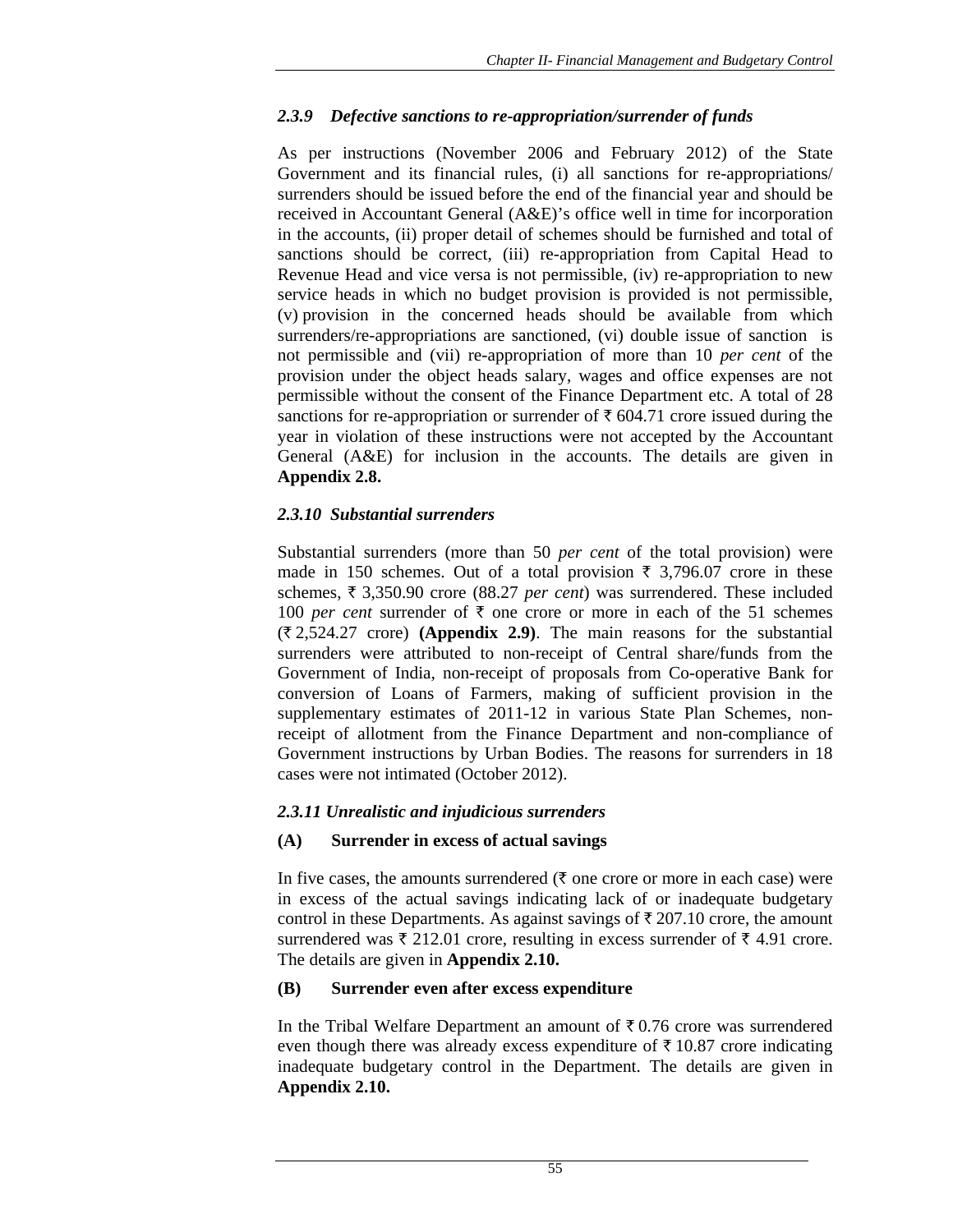## *2.3.12 Anticipated savings not surrendered*

According to para 26.9 of the Madhya Pradesh Budget Manual (MPBM), statements of anticipated savings in expenditure are required to be submitted by the Budget Controlling Officers to the Finance Department by 15<sup>th</sup> January.

At the close of the year 2011-12, there were 18 grants and nine appropriations in which savings of more than  $\bar{\tau}$  20 lakh in each case occurred but no part of these were surrendered by the concerned Departments. The amount involved in these cases were  $\bar{\tau}$  4,228.13 crore (28.09 *per cent* of the total savings of ` 15,053.23 crore) **(Appendix 2.11)**.

Similarly, out of the total savings of  $\bar{\tau}$  9,752.19 crore under 53 other grants/appropriations having saving of  $\bar{\tau}$  one crore and above in each grant/appropriation, an amount aggregating ` 4,752.15 crore (48.73 *per cent* of the total savings in these schemes) was not surrendered, details of which are given in **Appendix 2.12.** Besides, in 72 Major Heads, (surrender of funds in excess of  $\bar{\tau}$  10 crore in each case), savings aggregating  $\bar{\tau}$  4,871.71 crore (**Appendix 2.13)** were surrendered on the last date of the financial year, indicating inadequate financial control as a result of which these funds could not be utilised for development purposes.

## *2.3.13 Rush of expenditure*

According to para 26.13 of the Madhya Pradesh Budget Manual (MPBM), rush of expenditure particularly in the closing months of the financial year will ordinarily be regarded as a financial irregularity.

We noticed that in respect of 60 schemes listed in **Appendix 2.14**, expenditure exceeding  $\bar{\tau}$  10 crore and also more than 50 *per cent* of the total expenditure in each case, aggregating ₹15,888.68 crore (93.61 *per cent* of the total expenditure in these cases) was incurred in March 2012.

As per the provisions of the Madhya Pradesh Treasury Code (MPTC) Part I Sub-Rule 284, no money should be drawn from the treasury unless it is required for immediate disbursement.

During 2011-12, a sum of  $\overline{\xi}$  584.33 crore was drawn on 31 March 2012 and transferred to 8443-Civil Deposits-800-Other Deposits by exhibiting it as final expenditure under the relevant scheme in the accounts. This included a sum of  $\bar{\tau}$  446.02 crore transferred from the Central Schemes as per details given in **Appendix 2.15**. Thus, funds were drawn to avoid lapse of Central funds which was contrary to the codal provision.

**Table 2.6** presents the Major Heads where more than 50 *per cent* expenditure was incurred either during the last quarter or during the last month of the financial year.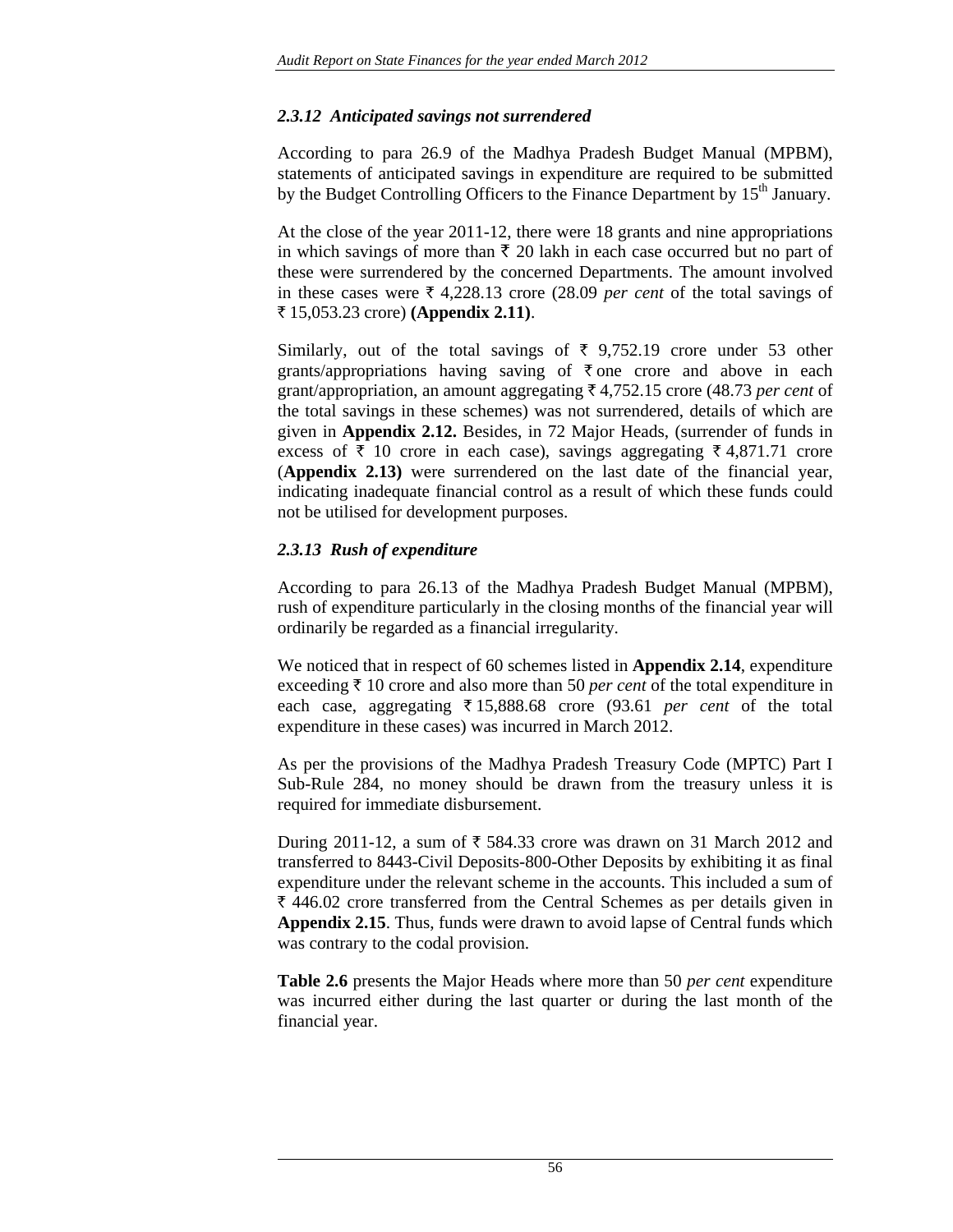| SI.<br>No.     | <b>Major Head</b>               | Total<br><b>Expenditure</b> | <b>Expenditure during last</b><br>quarter of the year |                                                     | <b>Expenditure during</b><br><b>March 2012</b> |                                                     |  |
|----------------|---------------------------------|-----------------------------|-------------------------------------------------------|-----------------------------------------------------|------------------------------------------------|-----------------------------------------------------|--|
|                |                                 | during the<br>vear          | Amount                                                | Percentage of<br><b>Total</b><br><b>Expenditure</b> | Amount                                         | Percentage of<br><b>Total</b><br><b>Expenditure</b> |  |
| 1              | 3451                            | 42.78                       | 28.52                                                 | 66.67                                               | 26.54                                          | 62.04                                               |  |
| $\mathfrak{D}$ | 5452                            | 72.00                       | 43.60                                                 | 60.56                                               | 43.24                                          | 60.06                                               |  |
| 3              | 2045                            | 320.59                      | 308.07                                                | 96.09                                               | 306.00                                         | 95.45                                               |  |
| 4              | 4202                            | 171.72                      | 100.58                                                | 58.57                                               | 93.44                                          | 54.41                                               |  |
| 5              | 2425                            | 512.63                      | 307.60                                                | 60.00                                               | 298.44                                         | 58.22                                               |  |
| 6              | 2853                            | 887.79                      | 818.49                                                | 92.19                                               | 796.15                                         | 89.68                                               |  |
| 7              | 4210                            | 141.57                      | 89.55                                                 | 63.25                                               | 84.52                                          | 59.70                                               |  |
| 8              | 4250                            | 14.43                       | 11.81                                                 | 81.84                                               | 10.69                                          | 74.08                                               |  |
| 9              | 6801                            | 15,100.22                   | 13,481.95                                             | 89.28                                               | 12,747.81                                      | 84.42                                               |  |
| 10             | 4055                            | 40.94                       | 23.36                                                 | 57.06                                               | 21.68                                          | 52.96                                               |  |
| 11             | 6856                            | 150.00                      | 150.00                                                | 100                                                 | 150.00                                         | 100                                                 |  |
| $\sim$         | <b>Total</b><br>$\cdot$ $\cdot$ | 17,454.67                   | 15,363.53                                             | 88.02                                               | 14,578.51                                      | 83.52                                               |  |

**Table 2.6 : Cases of Rush of Expenditure towards the end of the Financial Year 2011-12 (**` **in crore)** 

*(Source: Information provided by the A.G. (A&E))*

The percentage of expenditure spent in the month of March to Total Expenditure in respect of 11 Major Heads ranged between 52.96 *per cent* to 100 *per cent* against the proportionate percentage of 8.33 per month indicating deficient financial management and non-maintenance of uniform flow of expenditure which is the primary requirement of budgetary control.

#### *2.3.14 Expenditure incurred without provision*

An expenditure of  $\bar{\tau}$  358.31 crore was incurred in six cases under two appropriations without provision, the reasons for which have not been intimated (October 2012). The details are given in **Appendix 2.16.** 

#### *2.3.15 Non utilisation of Provision for New items of expenditure provided in the Budget*

As per schedule of new expenditure, during 2011-12,  $\bar{\tau}$  124.20 crore (Scheduled Caste Sub Plan: ₹ 22.58 crore, Tribal Area Sub Plan: ₹ 22.68 crore and Normal :  $\bar{\tau}$  78.94 crore) was provided in Grant nos. 15, 52 and 74 under the Major Head 2501-Special Programme for Rural Development for the scheme "Infrastructure Development in Rural Habitat" as new items of expenditure. The same was however neither utilised nor surrendered during the financial year 2011-12, the reasons for which have not been intimated (October 2012).

#### **2.4 Errors in budgeting**

#### *2.4.1 Misclassification of budget provisions in demand for grant*

During audit of grants statement in the budget, we noticed that under the object heads 45-Grants for Creation of Capital assets, 63-Machines and 64- Major Construction Works in 23 schemes subordinate to Major Heads 2039, 2054, 2055, 2210, 2215, 2225, 2230, 2401, 2402, 2403 and 2801, provision of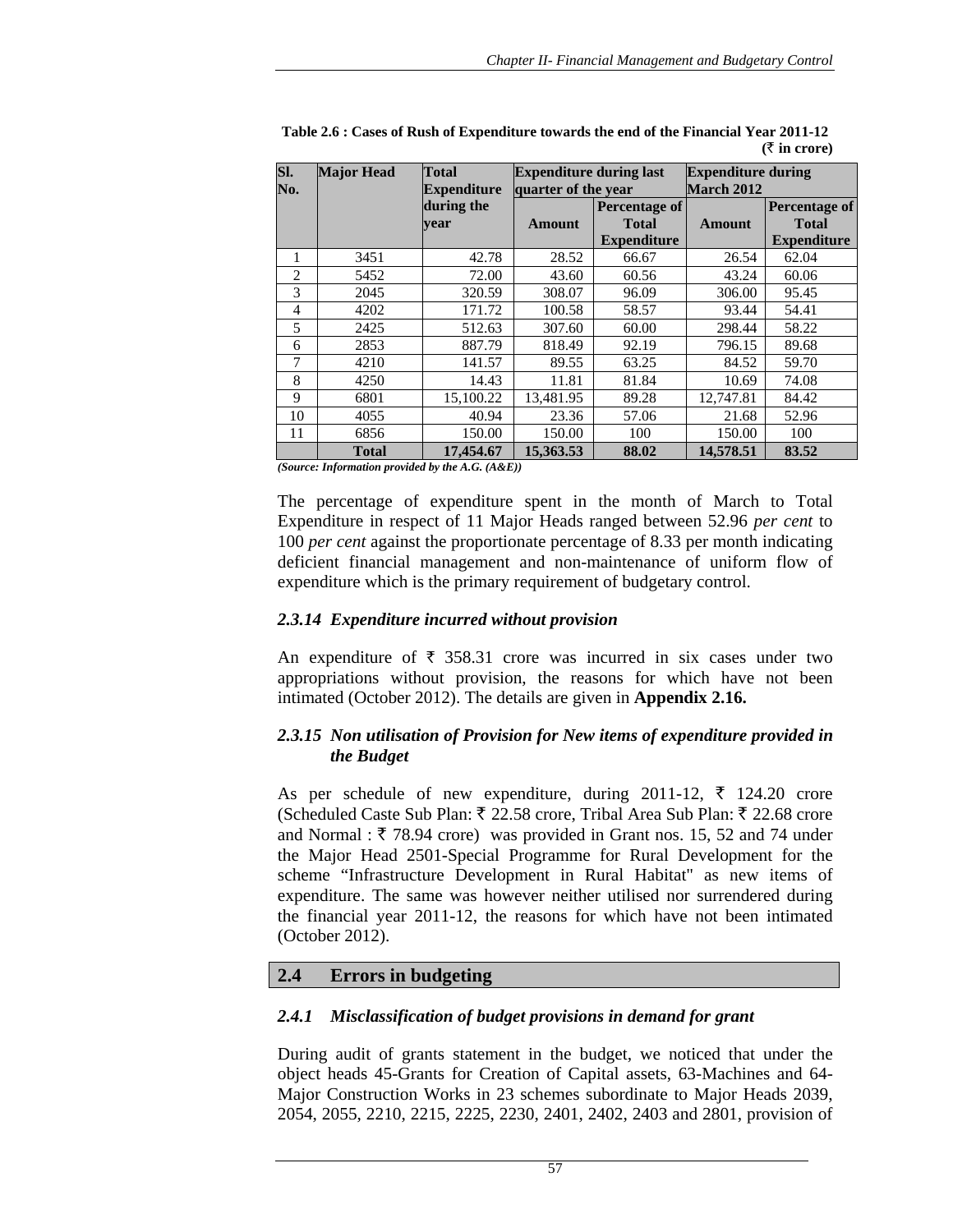$\bar{\tau}$  three crore or more in each case aggregating  $\bar{\tau}$  324.32 crore was misclassified under Revenue Expenditure. In three other schemes subordinate to Major Heads 4515 and 4701 provision of  $\bar{\tau}$  three crore or more in each case aggregating  $\overline{\tau}$  80.32 crore under the Object Head 42-Grants-in-aid was misclassified under Capital Outlay. The details are given in **Appendix 2.17**.

#### *2.4.2 Charged provision*

In Grant no. 38-Ayoush, provision of  $\bar{\tau}$  five lakh (Charged) on account of decretal amount was misclassified under Voted Section in the scheme 2210- 02-101-0101-4286-Director of Ayurved and Administration.

The matter was reported to the Director Budget, Finance Department (May 2012); a reply has not been received (October 2012).

#### **2.5 Non-fulfillment of the assurances made in the Budget Speech**

The Finance Minister, Government of Madhya Pradesh, while presenting the Budget for the years 2008-09 and 2011-12 before the Legislature announced various schemes and programmes to be implemented for the benefit of the public during the year.

We scrutinised the Budget Speeches for these years and found that in the following cases, the assurances given by the Finance Minister were not fulfilled.

- ¾ In the Budget Speech 2011-12, the Finance Minister declared that one of the priority areas of the State Government was arrangement of Drinking Water in Urban Areas. Accordingly, a new scheme for Improvement of Drinking Water in Urban Areas was proposed and budget provision of  $\bar{\tau}$  50 crore was made under Grant No. 75 in the head 2217-80-191-0101-6607-Grant for Water Supply Scheme in Urban Areas during 2011-12. We observed that the entire amount remained unutilised and was surrendered on 31 March 2012 due to non- receipt of allotment from the Finance Department.
- $\triangleright$  The Finance Minister declared provision of  $\bar{\tau}$  45 crore during 2011-12 for Development of *Buddhist Paripath, Jain Paripath,* Religious Tourism, Heritage Tourism, Upgradation of Link Roads and internal roads, development of Statistical Cell, fair and festival and work related to information technology etc. Out of these funds, an amount of ` 14.50 crore (32 *per cent*) relating to Thirteenth Finance Commission Award under the Major Head 5452-Capital Outlay on Tourism in Grant No. 37 was transferred to 8443-Civil Deposits-800-Other Deposits on 31 March 2012, by exhibiting it as final expenditure in the Accounts. Thus, funds to the extent of  $\bar{\tau}$  14.50 crore was drawn without requirement and transferred to Deposit Head to avoid lapse of provision.
- ¾ Establishment of *Atal Bal Arogya* Mission for the purpose of relieving children from malnutrition and its adverse effects was declared in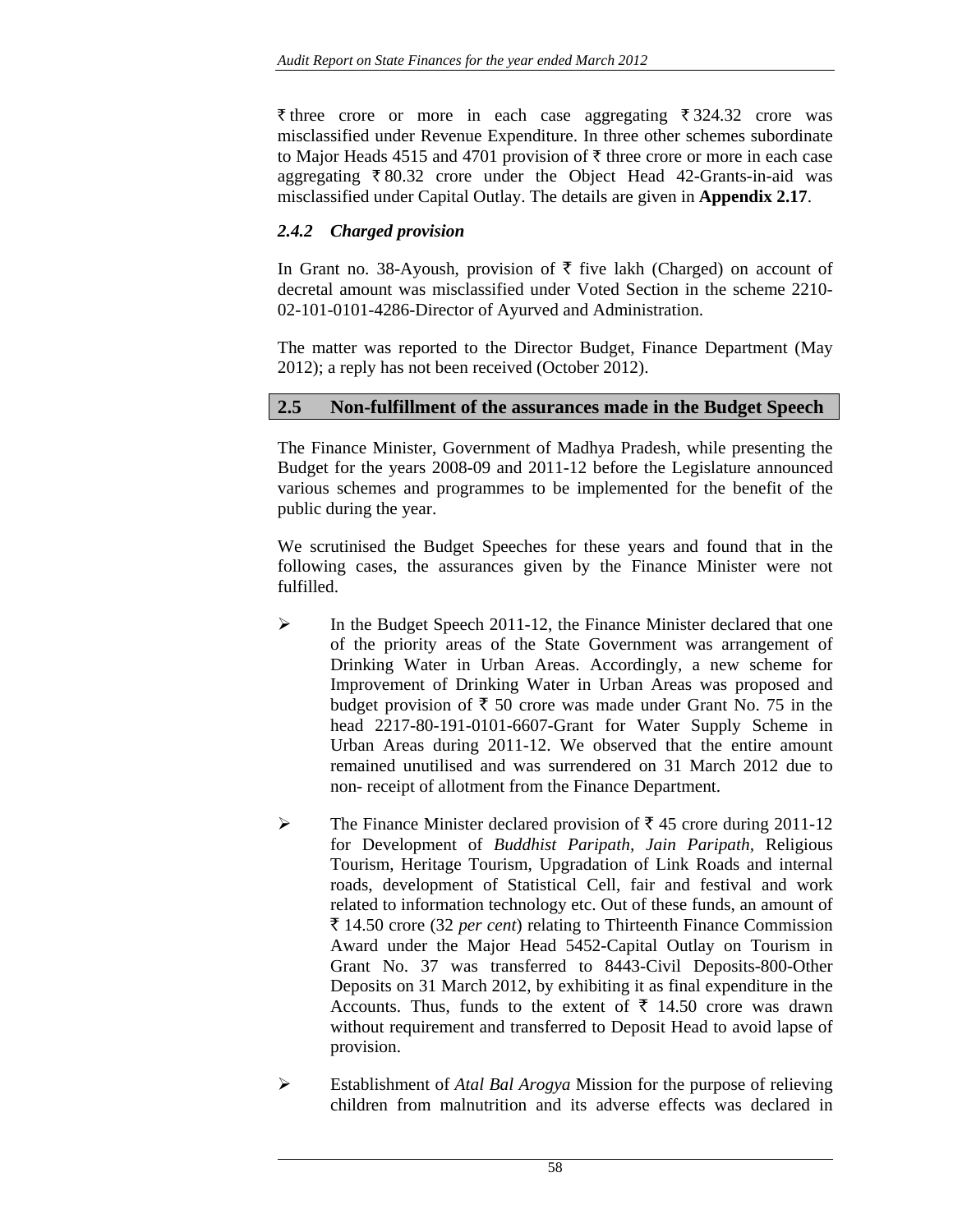Budget Speech 2011-12. A provision of  $\bar{\tau}$  88 crore was made for the activities of the Mission under Major Head 2235-Social Security and Welfare in Grant Nos. 55, 41 and 64 against which expenditure of  $\bar{\bar{\mathbf{x}}}$  83 crore was incurred. Further, Supplementary Provision of  $\bar{\tau}$  111 crore was also made for the activities of the Mission under these grants, which however remained unutilised. Thus there was overall savings of ` 116 crore under the scheme "*Atal Bal Arogya* Mission", of which  $\bar{\xi}$  47 crore was surrendered and  $\bar{\xi}$  66 crore was re-appropriated to the scheme "*Ladli Laxmi Yojna*".

- ¾ In the Budget Speech for 2008-09 *Kushabhau Thakre* Contributory Pension Scheme was introduced by the Government to encourage Small Saving Schemes. For this purpose, budget provision of  $\bar{\tau}$  51 crore was made in Grants No. 34, 41 and 64 during 2009-10 ( $\overline{\tau}$  one crore), 2010-11 ( $\bar{\tau}$  40 crore) and 2011-12 ( $\bar{\tau}$  10 crore), but the same remained unutilised and the entire amount was surrendered. During the previous years 2009-10 and 2010-11, the reasons for non-utilisation and surrender were stated to be due to non-commencement of the scheme. No reasons had been intimated for the year 2011-12 (October 2012).
- $\triangleright$  Test check (August 2012) of the records of Chief Executive Officer M.P. Rural Road Development Authority Bhopal revealed that as per the Budget Speech of 2011-12, the target for construction of roads during 2011-12 under "*Pradhan Mantri Gramin Sadak Yojna*" was stated to be 9350 Kilometer (Km). However, the actual target fixed for construction was 6815 Km length of roads, against which only 2926 Km length of roads were constructed. The Madhya Pradesh Rural Road Development Authority, Bhopal stated (September 2012) that the target for construction of 9350 Km length was fixed on the basis of achievements in 2009-10 and 2010-11 but the GOI sanctioned grants for only 2852.96 Km length of road and accordingly a target of 2926 Km was achieved. The fact remains that the target announced in the Budget Speech was much higher than the target achieved. The matter was referred to the Government (August 2012); their reply had not been received (October 2012).

## **2.6 Outcome of Review of Selected Grants**

After the voting on Demands for grants has been completed in the Legislative Assembly, an Appropriation Bill is introduced for appropriation out of the Consolidated Fund of the State of all moneys required to meet (a) the grants made by the Assembly and (b) the expenditure charged on the Consolidated Fund. After the Governor's assent to the Bill is obtained, the amounts shown in the Appropriation Act and the schedules thereof become the sanctioned grants for expenditure under the various Demands.

We reviewed (July/August 2012) the budgetary procedure and control over expenditure pertaining to two grants viz., Grant No. 10- Forests and Grant No. 53- Financial Assistance to Urban Bodies under Scheduled Caste Sub-Plan.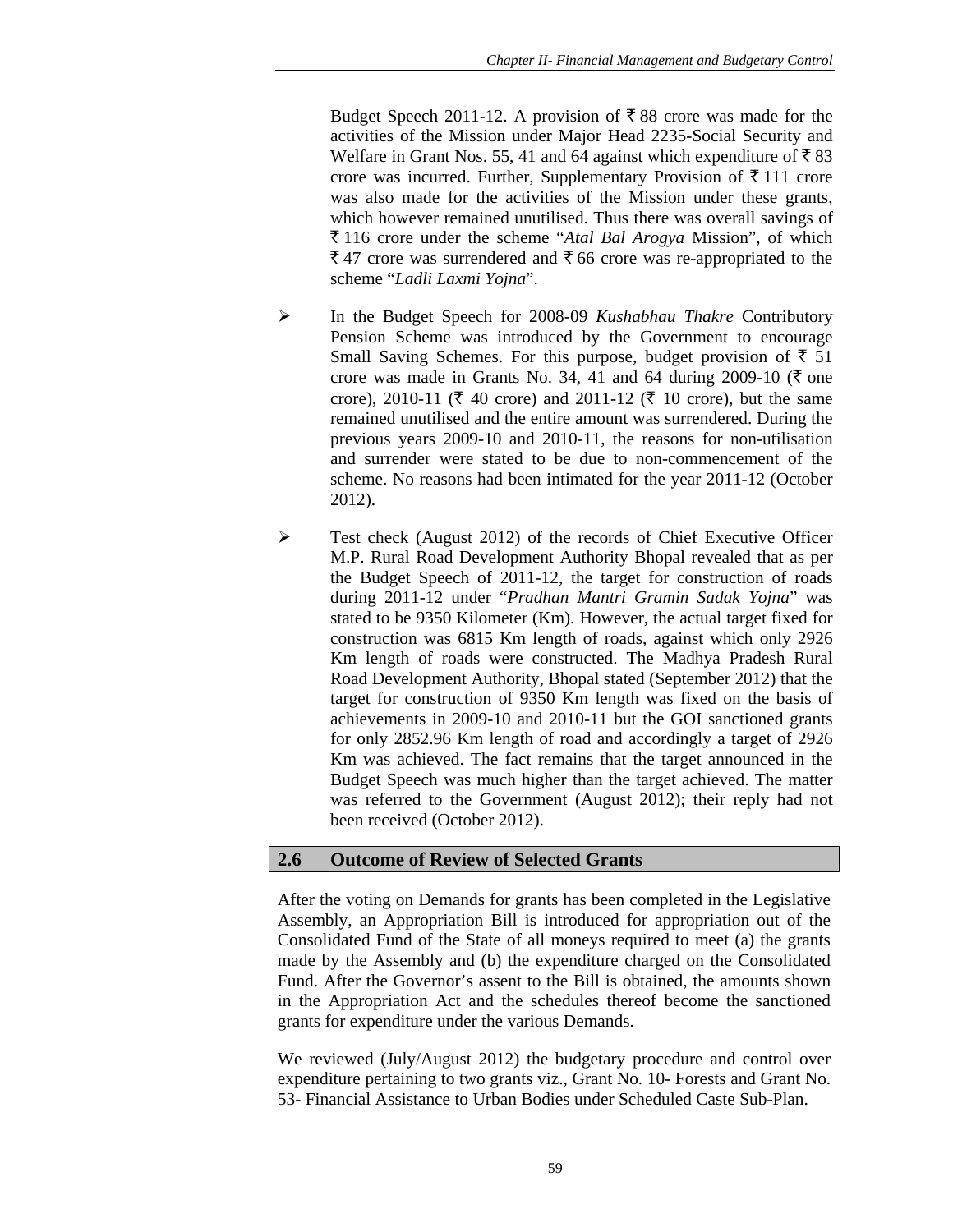The Principal Chief Conservator of Forest (PCCF), Bhopal is the Budget Controlling Officer (BCO) of Grant No.10 and the Commissioner, Urban Administration and Development, Bhopal and Development Commissioner Bhopal are the Budget Controlling Officers (BCOs) of Grant No.53. The details of amount budgeted for, expenditure and savings under these two Grants are summarised in **Table 2.7.**

| <b>Particular of</b><br><b>Grants</b> | <b>Section</b>       | <b>Total Grant</b> | <b>Actual</b><br><b>Expenditure</b> | <b>Savings</b> |
|---------------------------------------|----------------------|--------------------|-------------------------------------|----------------|
| Grant No.10                           | Revenue<br>(Voted)   | 1,283.04           | 1,088.52                            | 194.52         |
|                                       | Revenue<br>(Charged) | 12.53              | 0.44                                | 12.09          |
|                                       | Capital<br>(Voted)   | 34.00              | 33.82                               | 0.18           |
| Grant No.53                           | Revenue<br>(Voted)   | 72.75              | 59.72                               | 13.03          |
|                                       | Capital<br>(Voted)   | 37.30              | 26.07                               | 11.23          |

| Table 2.7: Summary of the reviewed |  |
|------------------------------------|--|
|                                    |  |

 **(**` **in crore)** 

On reviewing these Grants the following points were noticed:

- ¾ A review of these Grants for the year 2011-12 revealed that the Budget Estimates were unrealistic. This led to net savings totaling  $\bar{\tau}$  230.87 crore ( $\bar{\xi}$  194.52 crore and  $\bar{\xi}$  13.03 crore in Grants No.10 and 53 respectively under the Revenue Voted Section,  $\bar{\tau}$  12.09 crore in Grant No.10 under Revenue Charged Section and  $\bar{\tau}$  11.23 crore in Grant No. 53 under Capital Voted Section).
- $\triangleright$  Substantial savings of  $\overline{\tau}$  two crore or more and also more than 20 *per cent* of the provision occurred in each case aggregating  $\bar{\tau}$  165.60 crore under nine schemes of the test-checked grants during 2011-12 as per details given in **Appendix 2.18**. Under three schemes in Grant No.10, substantial excess expenditure totaling  $\bar{\tau}$  3.92 crore during 2011-12 was noticed as per details given in **Appendix 2.19**.
- ightharpoonup In three schemes, the supplementary provisions were excess by  $\bar{\tau}$  43.82 crore. The details are given in **Appendix 2.20**.
- $\triangleright$  In Grant No.10, in the following schemes augmentation of funds by reappropriation was not required. This indicated ineffective monitoring by the Department.

Under the scheme 2406-02-110-2899-National Parks, against the available savings of  $\bar{\tau}$  four crore, an amount of  $\bar{\tau}$  0.97 crore was unnecessarily augmented by re-appropriation which resulted in final savings of  $\bar{\tau}$  4.97 crore. Similarly, under the scheme 2406-01-001-3555 Headquarters, against the available savings of  $\bar{\tau}$  3.10 crore, an amount of  $\bar{\tau}$  2.27 crore was unnecessarily augmented by re-appropriation which resulted in final savings of  $\overline{\xi}$  5.37 crore. The BCO stated (July